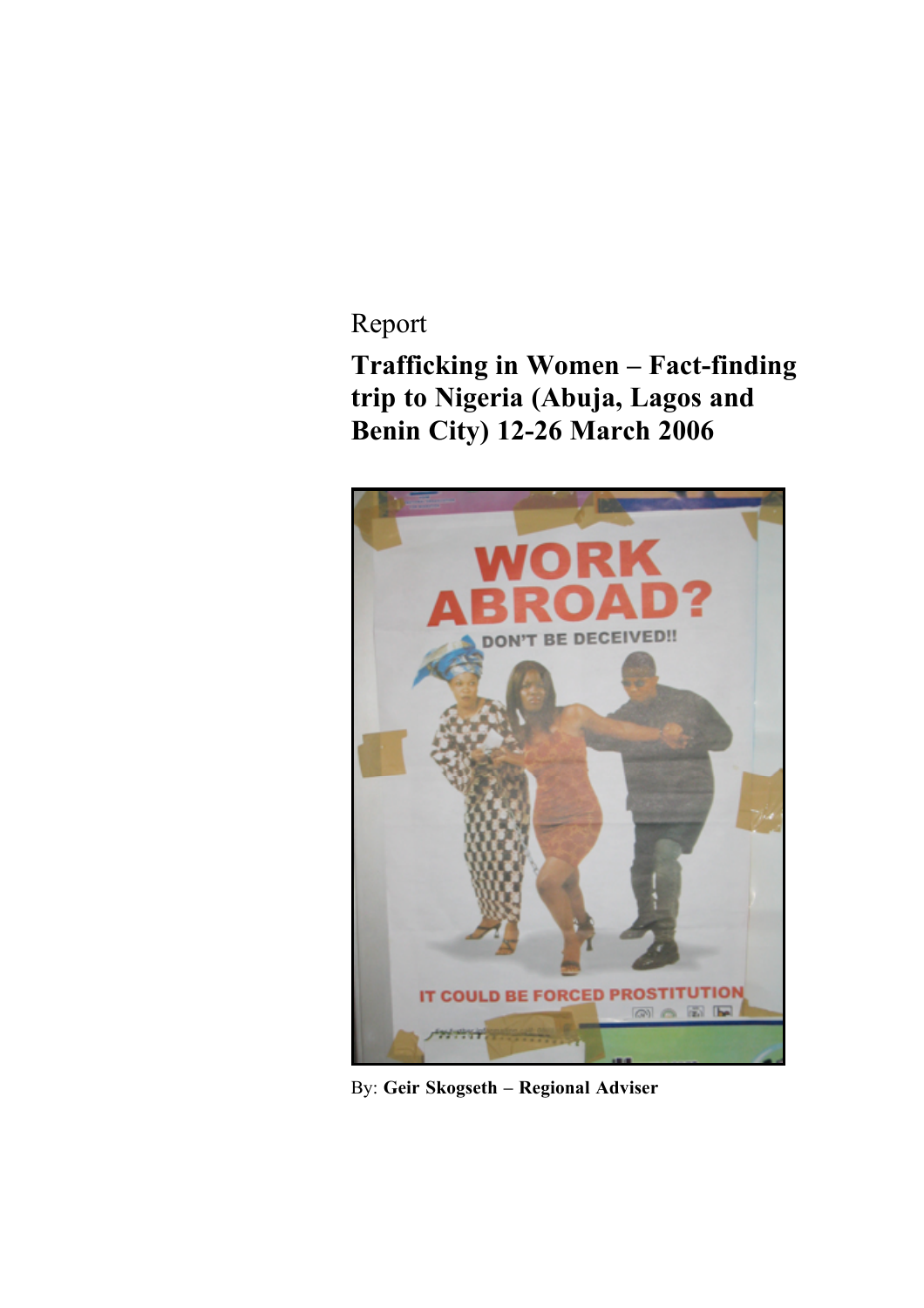The Country of Origin Information Centre (Landinfo) is an independent body that collects and analyses information on current human rights situations and issues in foreign countries. It provides the Norwegian Directorate of Immigration (Utlendingsdirektoratet – UDI), Norway's Immigration Appeals Board (Utlendingsnemnda – UNE) and the Norwegian Ministry of Labour and Social Inclusion (Arbeids- og inkluderingsdepartementet – AID) with the information they need to perform their functions.

The reports produced by Landinfo are based on information from both public and non-public sources. The information is collected and analysed in accordance with source criticism standards. When, for whatever reason, a source does not wish to be named in a public report, the name is kept confidential.

Landinfo's reports are not intended to suggest what Norwegian immigration authorities should do in individual cases; nor do they express official Norwegian views on the issues and countries analysed in them.

© Landinfo 2006

**The material in this report is covered by copyright law. Any reproduction or publication of this report or any extract thereof other than as permitted by current Norwegian copyright law requires the explicit written consent of Landinfo.**

For information on all of the reports published by Landinfo, please contact:

**Landinfo Country of Origin Information Centre**

Storgata 33A P.O. Box 8108 Dep NO-0032 Oslo Norway

Tel: +47 23 30 94 70 Fax: +47 23 30 90 00 E-mail: mail@landinfo.no Website: www.landinfo.no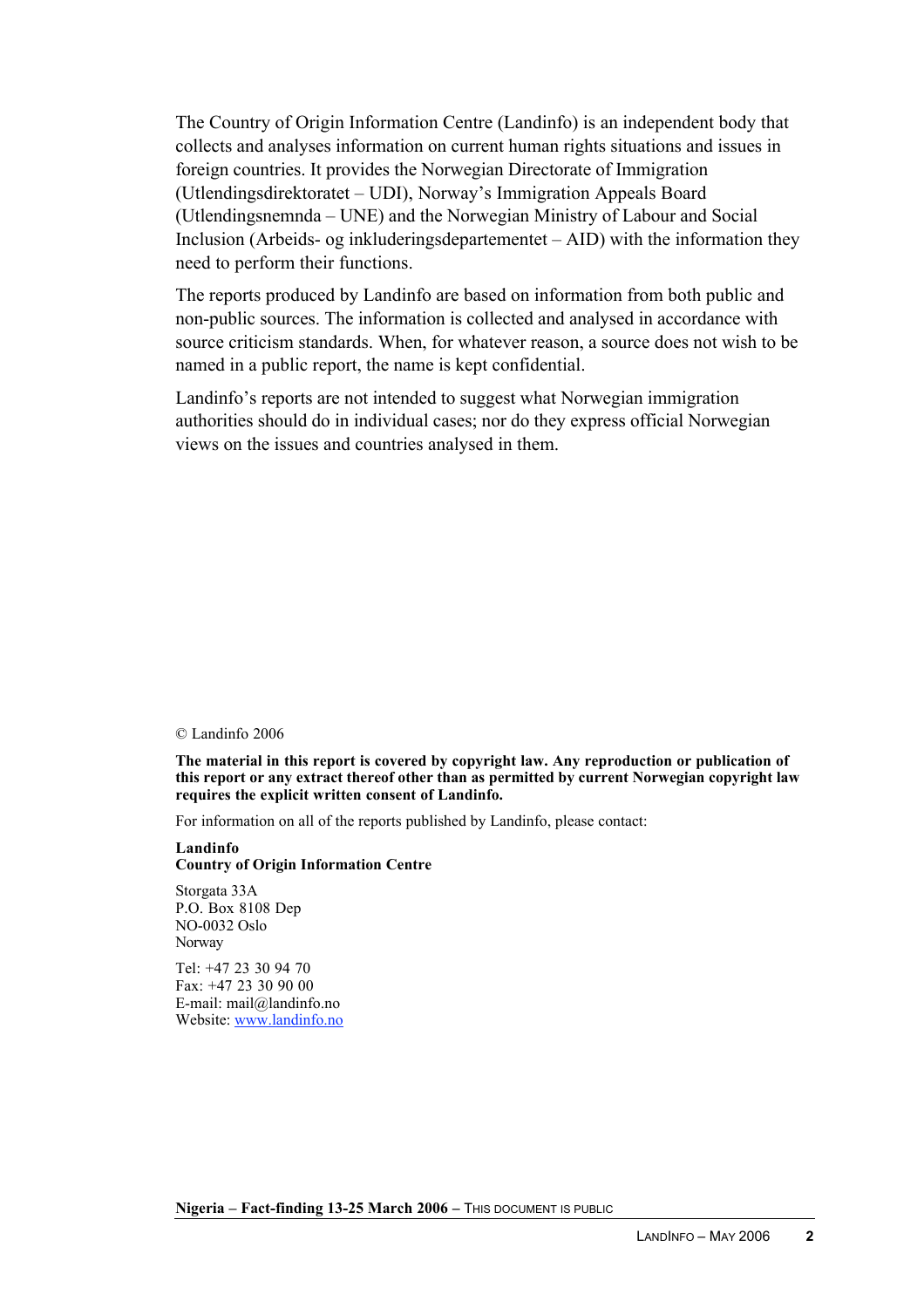# **Contents**

| 1. |       |                                                                                 |  |
|----|-------|---------------------------------------------------------------------------------|--|
| 2. |       |                                                                                 |  |
| 3. |       |                                                                                 |  |
|    | 3.1   |                                                                                 |  |
|    | 3.1.1 |                                                                                 |  |
|    | 3.1.2 |                                                                                 |  |
|    | 3.1.3 |                                                                                 |  |
|    | 3.1.4 |                                                                                 |  |
|    | 3.1.5 | The Nigerian women's own perception of their situation in Norway10              |  |
|    | 3.2   |                                                                                 |  |
|    | 3.3   |                                                                                 |  |
|    | 3.4   |                                                                                 |  |
| 4. |       |                                                                                 |  |
|    | 4.1   |                                                                                 |  |
|    | 4.2   |                                                                                 |  |
|    | 4.3   |                                                                                 |  |
|    | 4.4   |                                                                                 |  |
|    | 4.5   |                                                                                 |  |
|    | 4.6   |                                                                                 |  |
| 5. |       |                                                                                 |  |
|    | 5.1   |                                                                                 |  |
|    | 5.2   |                                                                                 |  |
|    | 5.2.1 | The Trafficking in Persons etc. Act of 2003 and the issue of double jeopardy 18 |  |
|    | 5.3   |                                                                                 |  |
|    | 5.3.1 |                                                                                 |  |
|    | 5.3.2 |                                                                                 |  |
|    | 5.3.3 |                                                                                 |  |
|    | 5.3.4 |                                                                                 |  |
|    | 5.4   |                                                                                 |  |
|    | 5.4.1 |                                                                                 |  |
|    | 5.4.2 |                                                                                 |  |
|    |       | 5.4.2.1                                                                         |  |
|    | 5.4.3 |                                                                                 |  |
|    |       | 5.4.3.1                                                                         |  |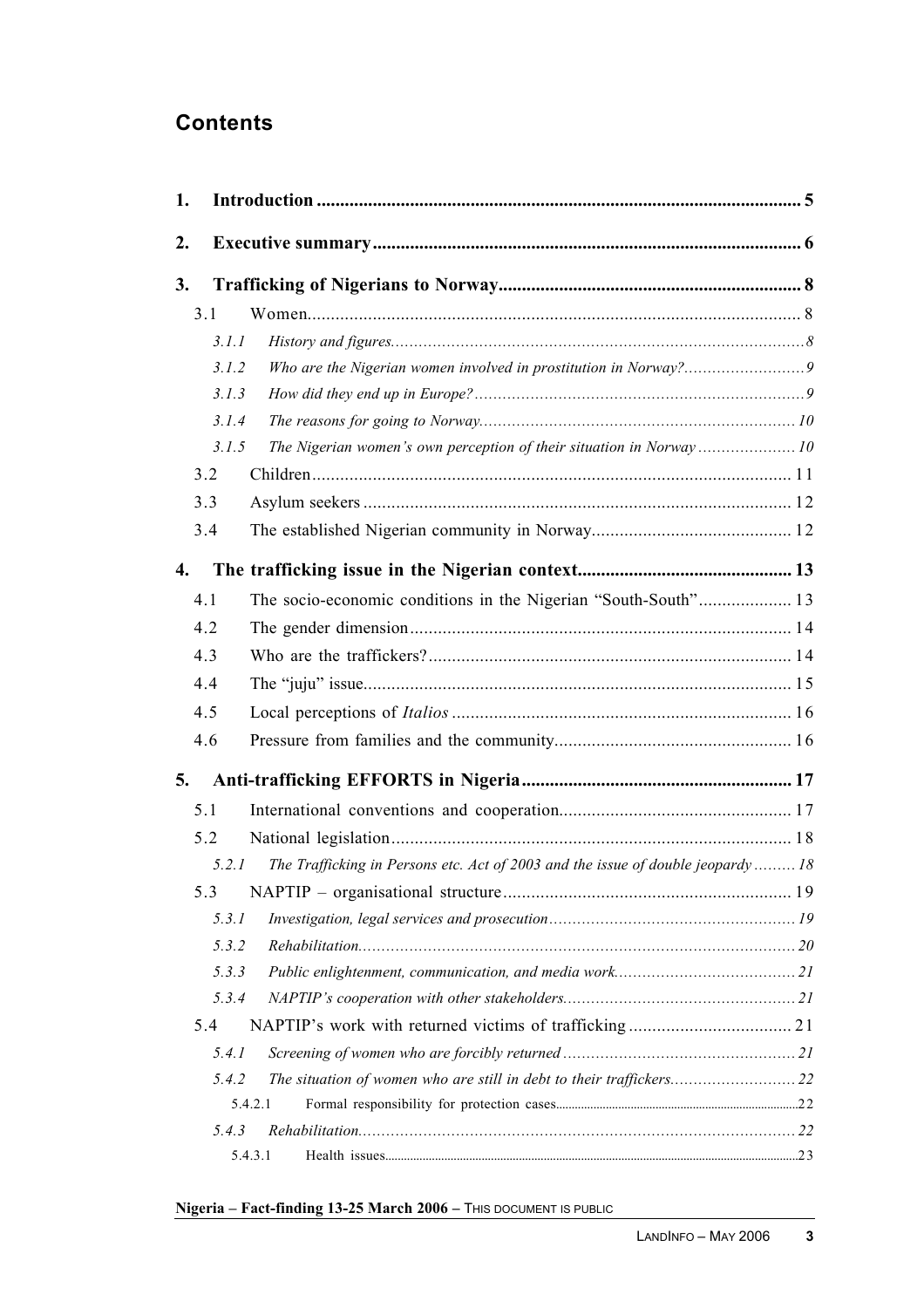|       | 5.4.3.2                                                                 |  |
|-------|-------------------------------------------------------------------------|--|
| 5.4.4 |                                                                         |  |
|       | 5.4.4.1                                                                 |  |
|       | 5.4.4.2                                                                 |  |
| 5.5   | Efficiency of Nigerian efforts at federal level to stop trafficking 25  |  |
| 5.6   |                                                                         |  |
| 5.6.1 |                                                                         |  |
| 5.7   |                                                                         |  |
| 5.7.1 |                                                                         |  |
| 5.7.2 |                                                                         |  |
| 6.    | Factors influencing the situation of Nigerian victims of trafficking 29 |  |
| 6.1   |                                                                         |  |
| 6.2   |                                                                         |  |
| 6.3   |                                                                         |  |
| 6.3.1 |                                                                         |  |
| 6.3.2 |                                                                         |  |
| 6.4   | Opportunities trafficked women have to remain in Europe legally  31     |  |
| 6.5   |                                                                         |  |
| 6.5.1 |                                                                         |  |
| 6.5.2 |                                                                         |  |
| 6.6   |                                                                         |  |
| 6.7   | Scepticism from trafficked women towards Nigerian authorities 33        |  |
| 7.    |                                                                         |  |
| 7.1   |                                                                         |  |
| 7.2   |                                                                         |  |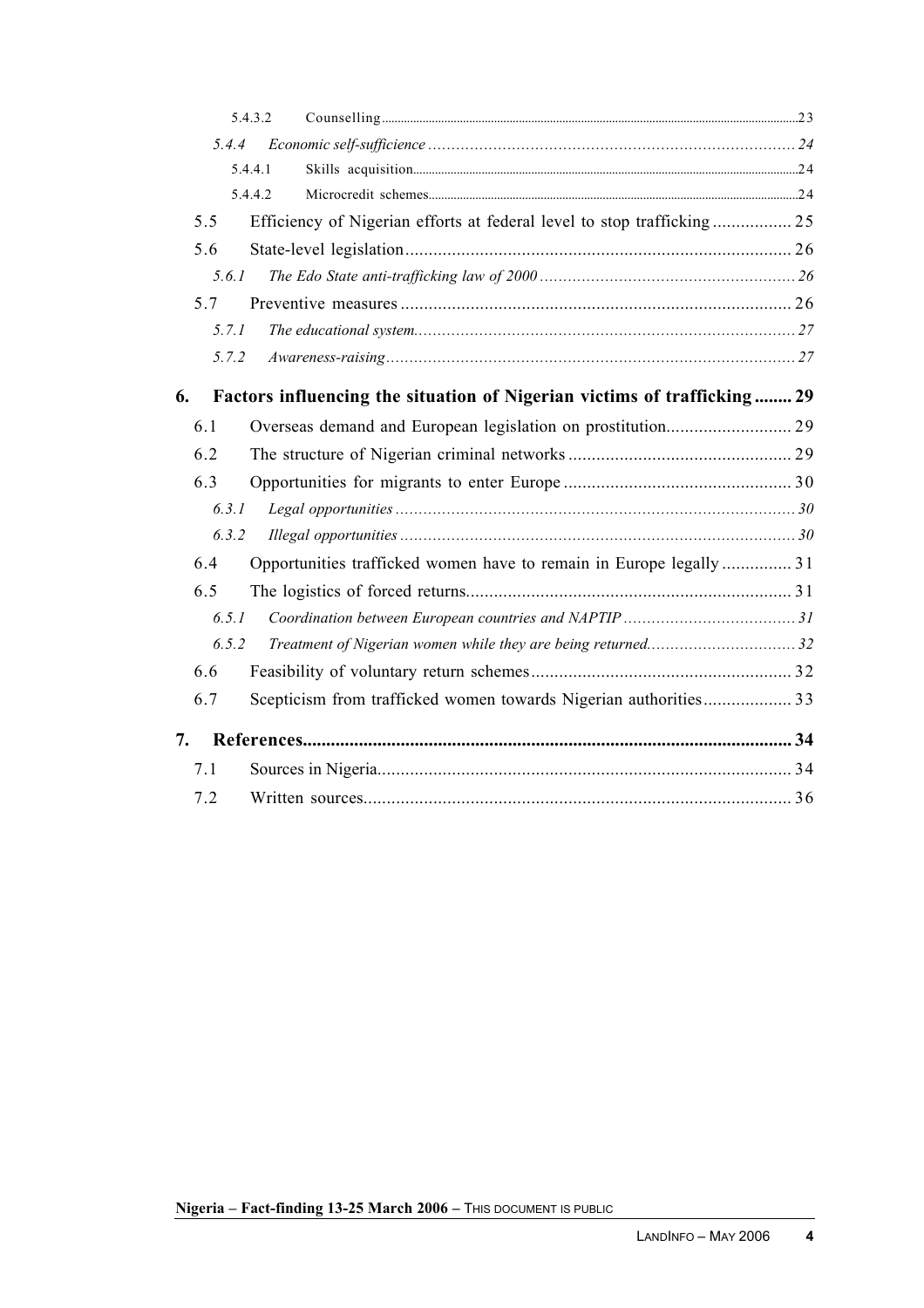# **1. INTRODUCTION**

This report is based on information gathered during a fact-finding trip to Nigeria from 12 to 26 March 2006. The first part of the trip (12-16 March) was arranged by the Norwegian Ministry of Foreign Affairs, and led by Senior Adviser Tove Skarstein, the Ministry's coordinator for human trafficking issues. It focused on the trafficking of Nigerians for the purpose of prostitution in Norway. The other members of the delegation were the Pro Centre's<sup>1</sup> Director Liv Jessen and Cultural Mediator Patricia Akinyemi, Helge Årsvoll of Kirkens Bymisjon Stavanger, Adviser Ingrid Olram of the Norwegian Directorate of Immigration,<sup>2</sup> Adviser Bent Skogen of the Immigration Appeals Board<sup>3</sup> and Regional Adviser Geir Skogseth of Landinfo.

The purpose of the trip was to collect first-hand information about the situation in Nigeria as a source country of trafficking victims who work as prostitutes in Europe and Norway, and on local structures for helping trafficking victims on their return to Nigeria. This report, together with other available information on the subject, will be used by the Norwegian authorities when formulating plans to combat human trafficking.

The delegation members from the Norwegian immigration authorities (Adviser Ingrid Olram, Adviser Bent Skogen and Regional Adviser Geir Skogseth), remained in Nigeria until 26 March to investigate issues concerning Nigerian asylum seekers, but also discussed human trafficking with additional sources during this time. This report is based on the information collected during both parts of the fact-finding trip, insofar as it concerns human trafficking. Asylum issues are considered in a separate report.<sup>4</sup>

It was decided in advance that this report would be made public. All sources were informed accordingly.

Meetings were arranged with the invaluable assistance of NAPTIP's Communication and Media Department and the Royal Norwegian Embassy in Abuja.

 $\overline{a}$ 

<sup>&</sup>lt;sup>1</sup> www.prosentret.no

<sup>2</sup> www.udi.no

<sup>3</sup> www.une.no

<sup>4</sup> See Skogseth 2006.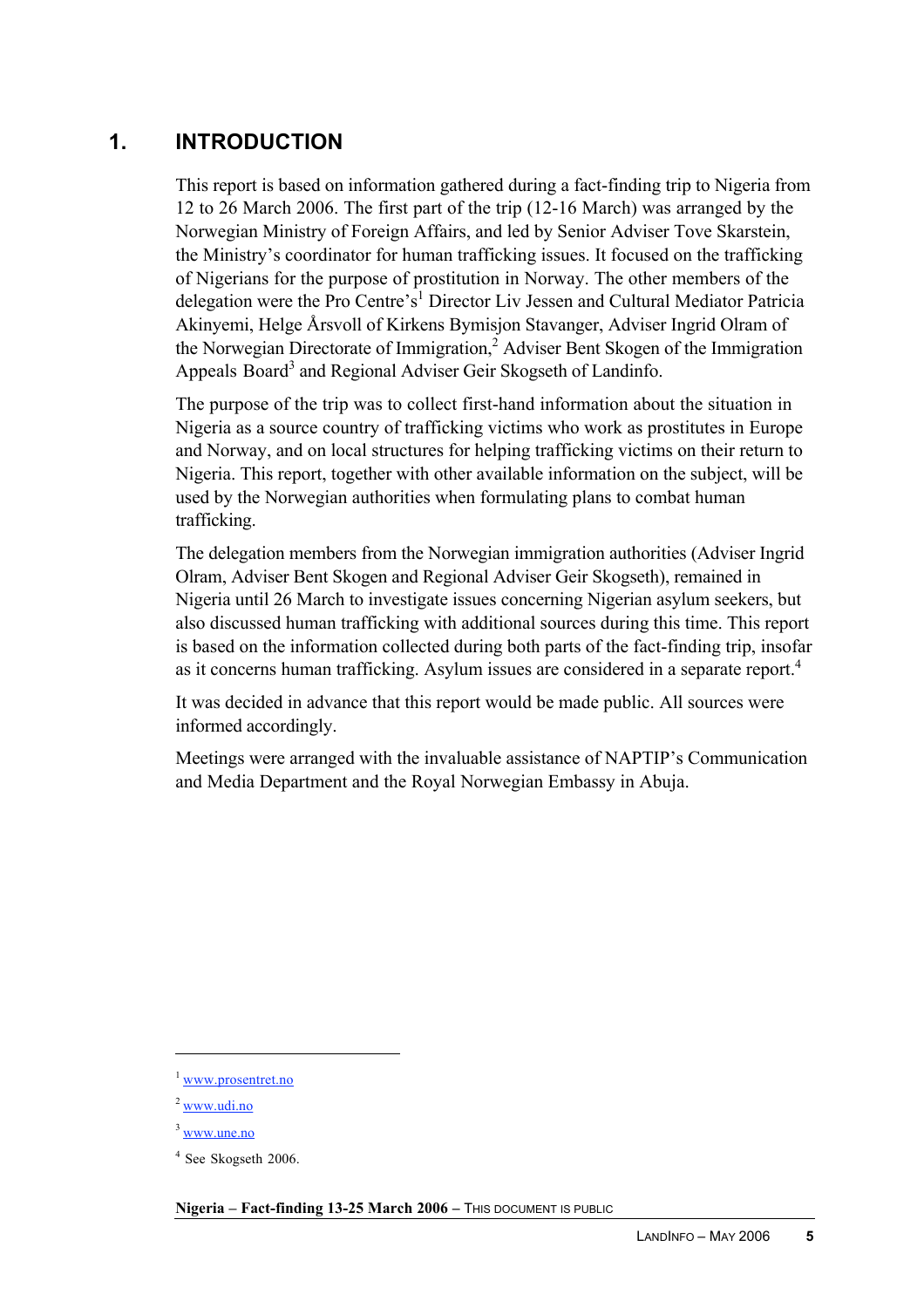# **2. EXECUTIVE SUMMARY**

The plight of Nigerian women involved in prostitution in European countries has been an issue of concern ever since the phenomenon was first observed in Italy and Spain in the early 1990s. Many of these women are victims of human trafficking, and today the range of destination countries includes France, Germany, Belgium and the Netherlands, in addition to Italy and Spain. Denmark and Norway have also become destinations in the last few years.

In Norway, Nigerian women currently constitute some 20 per cent of the prostitutes working in the country. Most of the Nigerian women who are involved in prostitution in Norway have lived in Europe for a number of years, but a worrying new development is the increased number of Nigerian women brought directly to Norway by human traffickers. Nigerian women involved in prostitution in Norway appear to have little connection with Norway's established Nigerian community, or with Nigerian asylum seekers.

Poverty, unemployment and lack of hope for a prosperous future in Nigeria are the main forces driving Nigerian women towards prostitution in Europe. When human traffickers approach them to persuade them to go to Europe, some women do not know that they will probably have to work as prostitutes once they get there, while others may have a clearer idea of what the traffickers expect of them but have unrealistic ideas about escaping or paying off their debts shortly after arriving in Europe. Female migrants are more vulnerable to exploitation than men, as men generally have to pay traffickers up front, before being taken to Europe, whereas women pay only a deposit but are expected to pay off a substantial debt to the trafficker after arrival in Europe. Opportunities to pay off these debts through work outside the sex industry are very limited.

The Nigerian government is aware of the problems facing illegal Nigerian immigrants in Europe, and the plight of Nigerian women who are being exploited in the European sex industry has been the focus of significant attention from the local Nigerian media and politicians. Nigeria is at the forefront of regional efforts to confront the human trafficking problem through international cooperation, and has established the National Agency for the Prohibition of Trafficking in Persons and other Related Matters (NAPTIP), a special government agency, to coordinate its efforts to combat human trafficking locally. NAPTIP handles the investigation and prosecution of trafficking cases, rehabilitation and counselling of victims of trafficking, and awareness-raising work. Much of its work takes place in cooperation with local nongovernmental organisations (NGOs) and foreign partners, particularly when setting up rehabilitation structures for victims of trafficking.

The Nigerian human trafficking industry is shaped by a number of factors:

• Without a market for their services, no Nigerian women would end up working as prostitutes in European countries.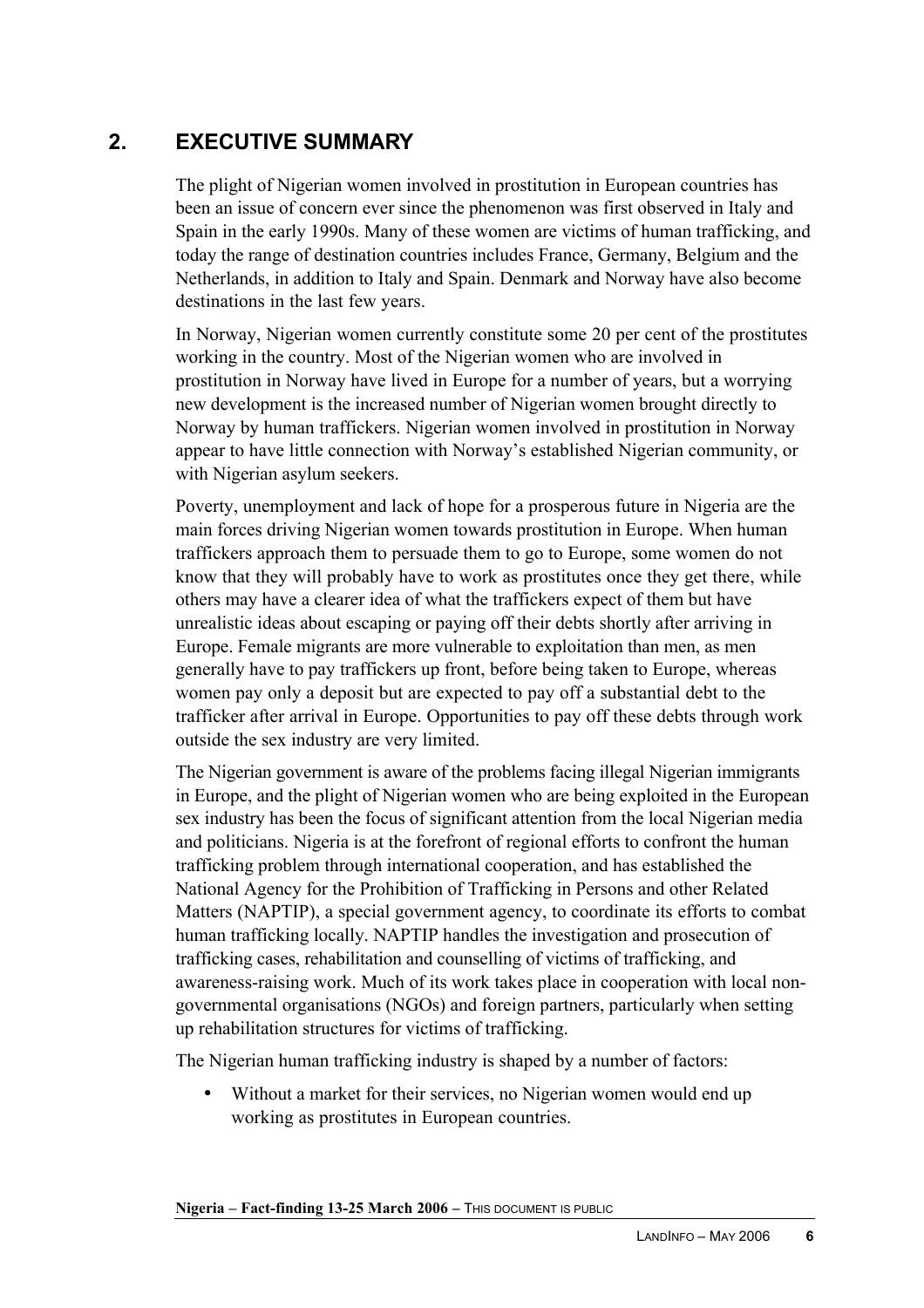- The structure of Nigerian criminal networks makes them notoriously difficult to break up. Particularly relevant in this context are the networks of the *madams* – many of whom are themselves former prostitutes – who are the primary exploiters of female Nigerian trafficking victims.
- Poor, unskilled Nigerians are particularly vulnerable to exploitation because they have limited opportunities to migrate to Europe legally.
- Many Nigerian trafficking victims have had mixed or negative experiences in dealing with the authorities in European countries. In addition, they generally have very little confidence in Nigerian authorities. This makes it difficult to build trust between victims and organisations designed to help them and to combat the problem.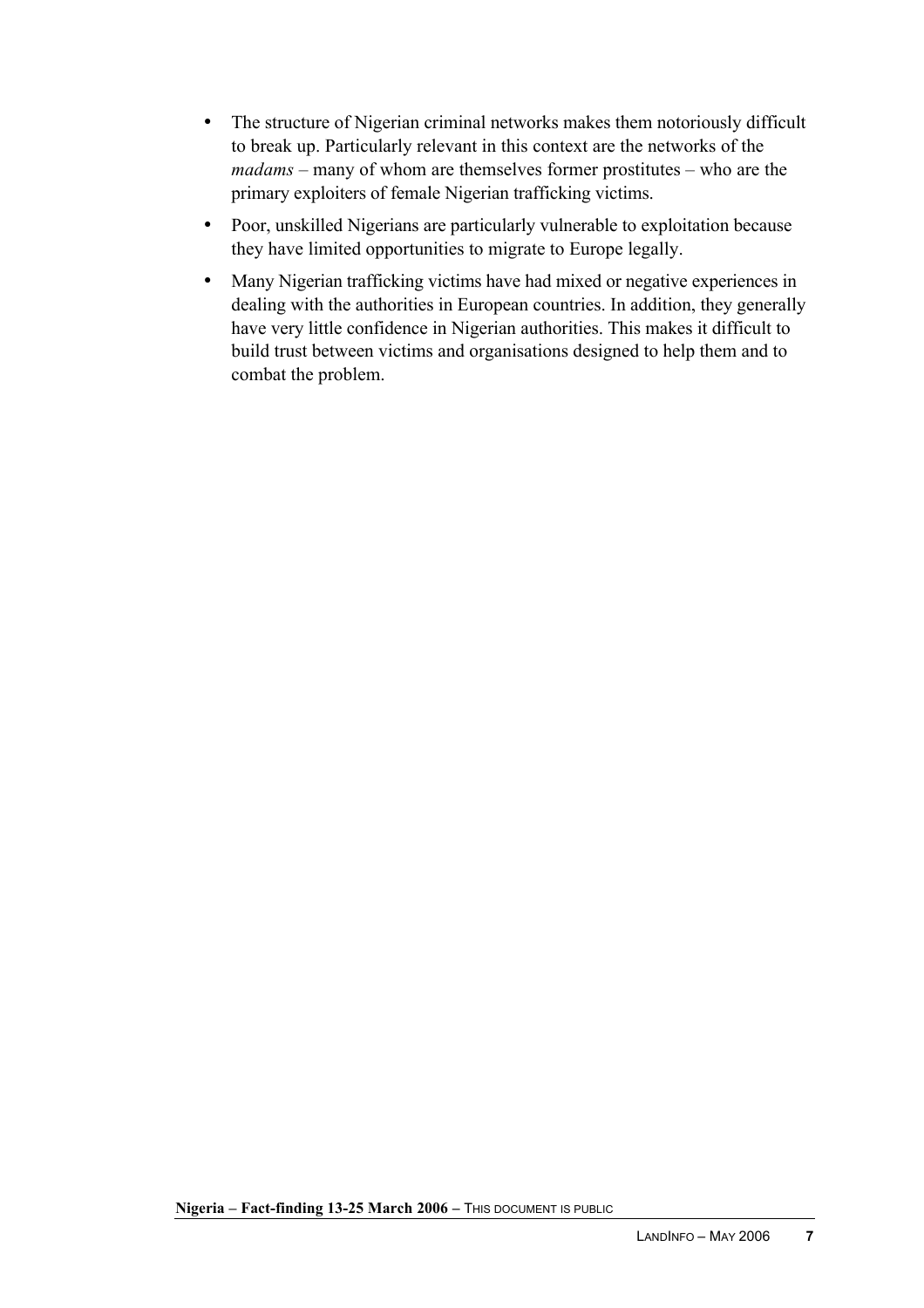# **3. TRAFFICKING OF NIGERIANS TO NORWAY**

Several of those interviewed in Nigeria stated that they were not aware that Nigerians were being trafficked to Norway, presumably due to this being a fairly recent development. By contrast, there was widespread awareness of the situation in Italy, Spain, Belgium and the Netherlands.

It will therefore be helpful to include a brief overview of human trafficking of Nigerian women in the Norwegian context.

# **3.1 WOMEN**

 $\overline{a}$ 

# **3.1.1 History and figures**

Nigerian women have only begun working as prostitutes in Norway fairly recently. The Pro Centre is Norway's national resource centre on all matters related to prostitution, and offers a social service centre for male and female prostitutes.<sup>5</sup> It has worked with street prostitutes in Oslo since 1983.

The Pro Centre first noticed two Nigerian women working as prostitutes in Oslo in 2003. During 2004, it met 124 Nigerian female prostitutes, and in 2005 the number rose to 393 (Norli 2006:4, 38). Based on discussions with colleagues working with prostitutes in other Norwegian cities and towns (primarily Stavanger and Bergen, but also Kristiansand), Director Liv Jessen estimates that some 500 Nigerian women were involved in prostitution in Norway in 2005.<sup>6</sup>

It must be stressed that these women probably do not stay in Norway continuously. The majority of the Nigerian women involved in prostitution in Norway have told the Pro Centre that they have residence permits in other European countries, especially Italy and Spain (Norli 2006:38).<sup>7</sup> It is likely that many of these women travel back and forth between their countries of residence and Norway and, possibly, other countries in the Schengen area. Accordingly, the number of Nigerian women involved in prostitution in Norway at any given time is considerably lower than 500 – the Pro Centre estimates the number for Oslo to be around  $100$ .<sup>8</sup> Even so, in just two years, Nigerians have become the single largest nationality among street prostitutes working in Norwegian cities.

<sup>&</sup>lt;sup>5</sup> It was founded in 1983, and is financed by the Municipality of Oslo and the Ministry of Health and Care Services. It is run by the Municipality of Oslo.

<sup>6</sup> Personal communication, 13 March 2006.

<sup>7</sup> Such residence permits exempt holders from visa requirements for all countries party to the Schengen agreement, and holders can therefore spend up to 180 days per year in Schengen countries other than their country of residence. It is not illegal for foreigners to be involved in prostitution in Norway, even without a work permit.

<sup>8</sup> Arne Randers-Pehrson, personal communication, 5 April 2006.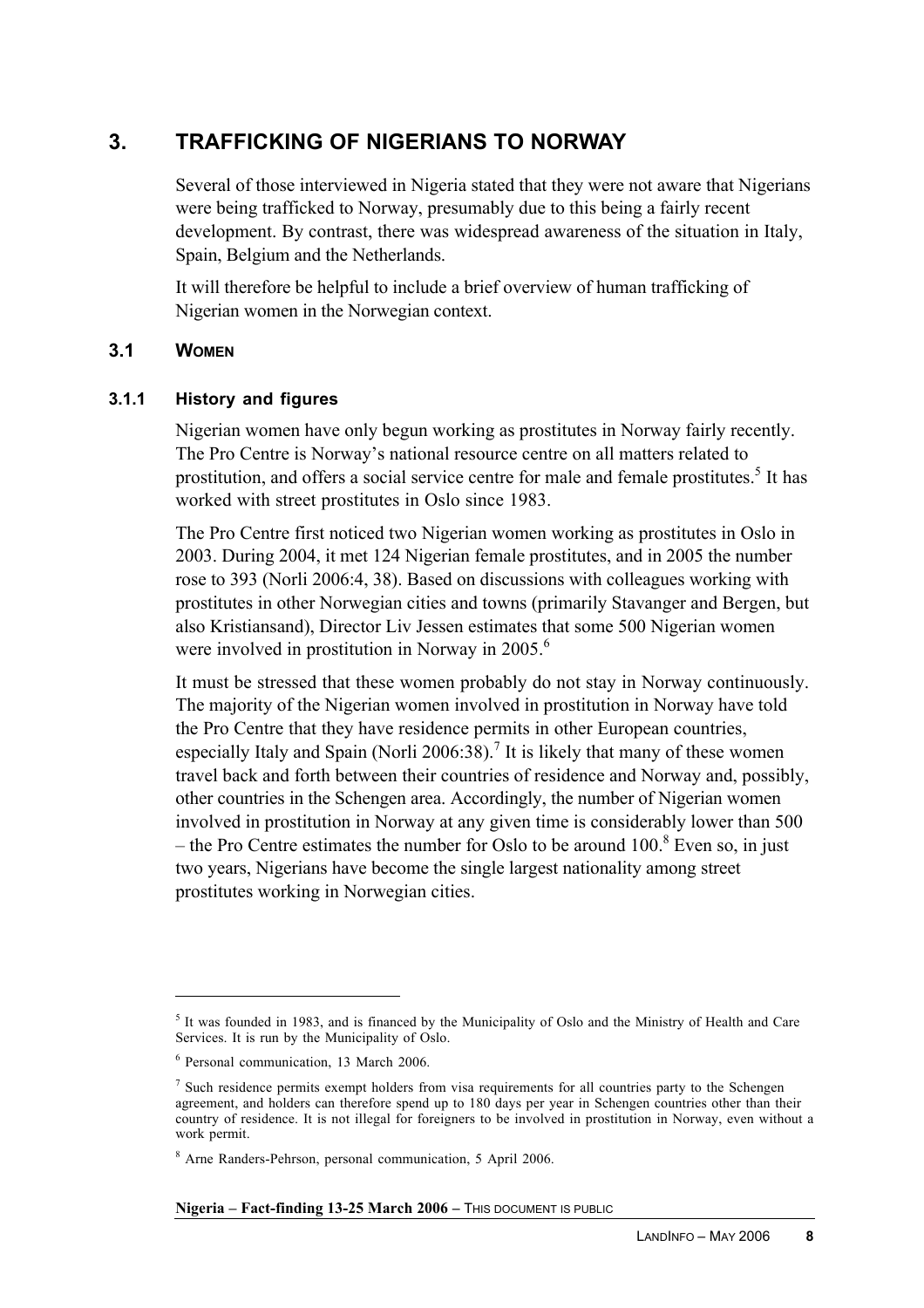# **3.1.2 Who are the Nigerian women involved in prostitution in Norway?<sup>9</sup>**

According to the Pro Centre, the women are aged between 18 and 53, with an average age of 29.1. Many left Nigeria several years before coming to Norway, and may thus have been considerably younger when they left. The majority come from Edo State and are of Edo/Bini ethnicity, but women of Yoruba and Igbo origin, as well as women from ethnic groups at home in the Niger Delta, have also been registered. Their family situations and educational backgrounds vary greatly, but most seem to come from the poorer sections of Nigerian society.

Before coming to Norway, many have lived in other Western European countries, especially Italy and Spain. Although a number have benefited from amnesties granting residence permits to illegal immigrants, they have had limited success on the job market, and mostly end up in sectors with low pay and little job security.

### **3.1.3 How did they end up in Europe?**

Most are introduced to the idea of going to Europe by someone else, often an acquaintance, a friend or neighbour, or a family member. In some cases, they are recruited by women, known as *Italios*, who have "made it" in Europe.

There are, of course, also other channels. All of the women interviewed by the Pro Centre wanted to leave Nigeria for what they perceived as greener pastures in Europe. Their motivation for going was to be able to support their families in Nigeria.

As legal migration to Europe is virtually impossible for Nigerians with the social background these women have, they need assistance from others to get there. Most women expect to go into debt to pay for traffickers' assistance (costs include those related to transport, travel documents and visas<sup>10</sup>), but they are informed of the size of the debt only once they arrive in Europe.

Those who are willing to talk about it most often state that the journey was overland from Nigeria to Morocco, and then by boat to Spain. Some travel directly by airplane from Nigeria to Italy or Spain. There is reason to believe that some have also been in transit in Libya, as this is a common route for Nigerians going to Italy.<sup>11</sup> Although some women are duped by the traffickers into believing that they will receive normal employment and a work permit when they arrive in Europe, most of them are aware that they will work as prostitutes.

 $\overline{a}$ 

<sup>9</sup> Unless other sources are specified, all information in sections 3.1.2 to 3.1.5 is taken from Norli 2006:38- 47. This report describes the situation in Oslo, but similar factors apply to other Norwegian cities.

<sup>&</sup>lt;sup>10</sup> Both real and forged papers are used.

 $11$  On a fact-finding mission to Libya in June 2004, the report author personally observed that the old Medina in Tripoli is completely dominated by West African migrants in transit – with Nigerians constituting the largest group.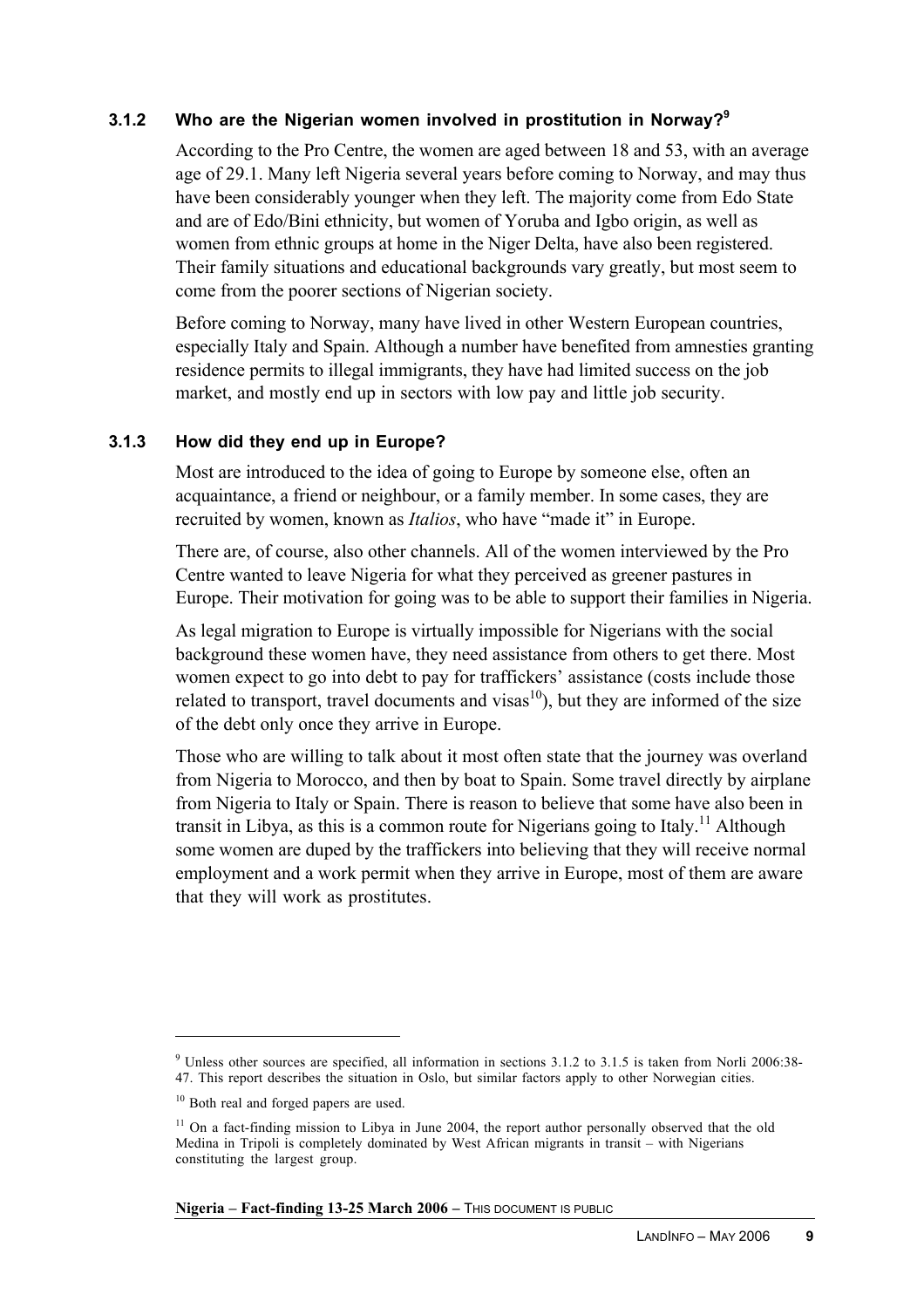# **3.1.4 The reasons for going to Norway**

There are many reasons why women travel to Norway (and Denmark, the Netherlands, Belgium, etc.). Some hope for better economic opportunities, while others are afraid that continuing to work in prostitution in their country of residence will put their residence permit in jeopardy. Orakwue Arinze, head of NAPTIP's Communication and Media Department, stated that Nigerian madams in Italy often report "difficult" women, and those who have finished paying off their debts, to the police as illegal immigrants, as they can become direct competitors to the girls through whom the madams make their money. Some women may therefore leave Italy to avoid deportation.

Most of the Nigerian women who travel to Norway have finished paying off their debts to the traffickers who brought them from Nigeria to Europe, and work freelance. Many pay experienced Nigerians in Italy between €1000 and €2000 for assistance with settling in Norway.

Some Nigerian women state that they have been taken directly to Norway, and these women are often considerably younger than those who have lived in Europe for several years before travelling to Norway. It is very likely that the women who have come directly to Norway are still in debt to their traffickers, and in a considerably more difficult position than those who have paid off their debts. The Pro Centre is concerned about the future impact of this new trend to bring in women directly.<sup>12</sup>

# **3.1.5 The Nigerian women's own perception of their situation in Norway**

Trafficking does not seem to be perceived as a bad thing by the Nigerian women who are involved in prostitution in Norway:

*Pro Centre's impression is that women have little awareness of the human trafficking phenomenon. They have no concept of what human trafficking is, and often state that they do not understand the issue. Few of the women from Nigeria we speak to about human trafficking identify themselves as trafficking victims. They see no connection between the issue and their own situation – neither when they first came to Europe, nor now. Although there may be some exceptions, most are of the opinion that they are here to earn money so that they can help and support their families in Nigeria.*

*The women rarely consider it exploitative or strange that the way to Western Europe goes through organisations that earn large sums from their wish to leave Nigeria. They simply consider it a fact of life. As long as the women do not understand that they are, or have been, victims of trafficking, they will continue to believe that existing assistance and protection measures are irrelevant to them. Most are therefore unaware of these measures.* (Norli 2006:46, translation.)

**Nigeria – Fact-finding 13-25 March 2006** – THIS DOCUMENT IS PUBLIC

<sup>&</sup>lt;sup>12</sup> Liv Jessen, personal communication, 13 March 2006.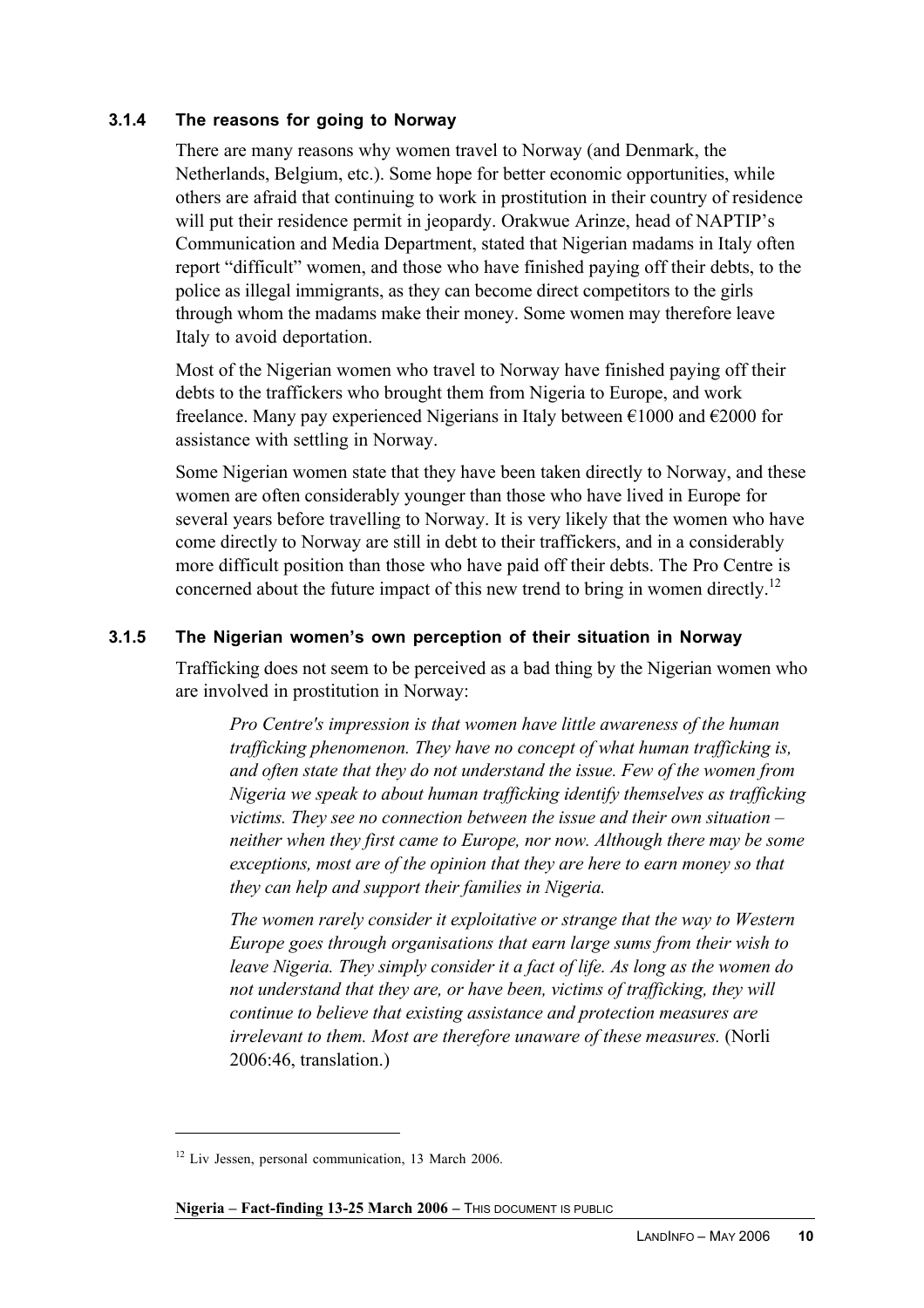### **3.2 CHILDREN**

 $\overline{a}$ 

In Nigeria, most of the organisations the delegation visited work with trafficked children, as well as adult female victims of trafficking. Most sources stressed that child trafficking is possibly of even greater local and regional importance than the trafficking of adult women.

This phenomenon is both a national and a regional issue: children are moved across the country, and between countries in the region, to work as domestic servants, or in agriculture, workshops, quarries, etc. Sexual abuse of these children, and especially girls, blurs the line between child trafficking for labour purposes and the trafficking of women (including underage girls) for work in the sex industry.

It was also pointed out that children who live with people to whom they are related only remotely, or not at all, are more likely to end up as trafficking victims and/or working in local prostitution.

There have been reports that children have been brought into some European countries under the guise of family reunification or as foster children to work for African families as domestic servants. Others are simply smuggled in.<sup>13</sup> From informal contacts with West African immigrant sources, it seems that this phenomenon is almost unknown in Norway thus far. However, the Norwegian Directorate of Immigration is aware of the issue.<sup>14</sup>

Given that trafficking of Nigerian children for child labour purposes is of very limited relevance in the Norwegian context, it has not been considered in depth in this report.

<sup>&</sup>lt;sup>13</sup> See BBC, 2003. Call to close child traffic loophole. *BBC NEWS*, 30 July. Available from:

http://news.bbc.co.uk/1/hi/uk/3107461.stm [accessed 30 May 2006]; BBC, 2004. 'I was a victim of child traffickers'. *BBC NEWS*, 17 May. Available from: http://news.bbc.co.uk/1/hi/uk/3720699.stm [accessed 30 May 2006].

<sup>&</sup>lt;sup>14</sup> Foster children can only be granted Norwegian residence on the grounds of family reunification if they have been part of the household of the foster parent who is resident in Norway *before* that person took up residence in Norway.

In cases where children from West African countries apply for family reunification with parents residing in Norway, and these parents never informed the Norwegian authorities that they had children outside Norway before the application was made, the children and their parent(s) in Norway are offered to take a DNA test to establish whether they really are related.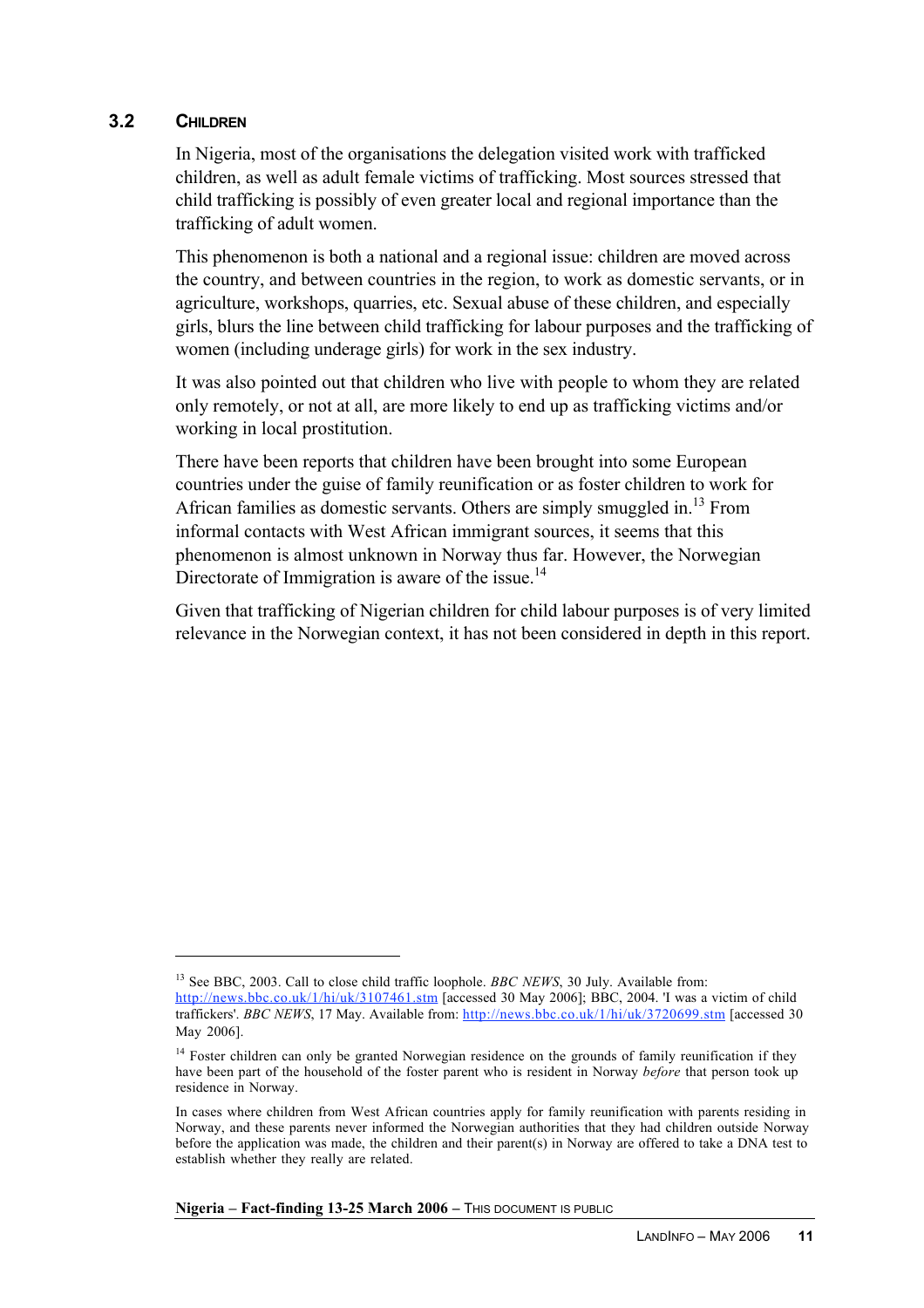### **3.3 ASYLUM SEEKERS**

The number of Nigerians seeking asylum in Norway increased from 14 in 2000 to 236 in 2003, and fell to 93 in 2005. During this time, the proportion of female applicants has increased, to about half of all applicants. The Norwegian Directorate of Immigration has reported that, in 2005, less than ten women claimed asylum on grounds related to the trafficking of women from Nigeria to work as prostitutes in Norway. The Directorate has turned down several of these applications on credibility grounds. Currently, therefore, it seems that there is little overlap between Nigerian asylum seekers and Nigerians involved in prostitution in Norway, unlike in e.g. the Netherlands and Belgium, where many prostitutes apply for asylum.<sup>15</sup>

Concerns have been voiced within the Norwegian immigration authorities that Nigerian female asylum seekers may be vulnerable to attempts to recruit them into prostitution while they are waiting for decisions to be made on their asylum applications. However, no actual cases of Nigerian female asylum seekers working as prostitutes have been registered.16

### **3.4 THE ESTABLISHED NIGERIAN COMMUNITY IN NORWAY**

The established Nigerian community in Norway is relatively small. As at 1 January 2006, 1 179 individuals of Nigerian origin were registered as residing in Norway.<sup>17</sup> From informal contacts with Nigerian immigrants in Norway, it seems that there is a fairly large group of Igbos – perhaps the majority. Most of the others come from southern Nigeria (Yorubas and others). Few are from the north of Nigeria.

According to both Patricia Akinyemi (the Pro Centre) and Helge Årsvoll (Kirkens Bymisjon Stavanger),<sup>18</sup> there seems to be little contact between Nigerian women involved in prostitution in Norway and other Nigerian immigrants. Their impression is that there is a fair amount of reserve towards these women in the Nigerian community, as established Nigerian immigrants worry that other Nigerians' involvement in prostitution will reflect badly on them.

Thus, there seems to be a very limited link between Nigerian immigrants and prostitutes from Nigeria, and it is unlikely that the existence of a Nigerian community in Norway has been an important pull-factor. Although the possibility that established Nigerian immigrants are or have been involved in individual cases cannot be excluded, there is no equivalent of the *Italios* phenomenon described above.

<sup>&</sup>lt;sup>15</sup> However, claims related to trafficking have been rare in this group – many apply as citizens of other West African countries like Sierra Leone and Liberia, probably to avoid being returned to Nigeria. (Katarina Smits, Belgian immigration authorities, personal communication, December 2003.)

<sup>&</sup>lt;sup>16</sup> One relevant factor may be that most asylum seekers are housed in rural areas, located far from the urban centres in which street prostitution takes place, while they wait for asylum decisions to be made.

<sup>&</sup>lt;sup>17</sup> See http://www.ssb.no/emner/02/01/10/innvbef/tab-2006-05-11-05.html. The figure includes all persons born in Nigeria, as well as persons born in Norway to one or more Nigerian parent(s).

<sup>&</sup>lt;sup>18</sup> Personal communications, March 2006.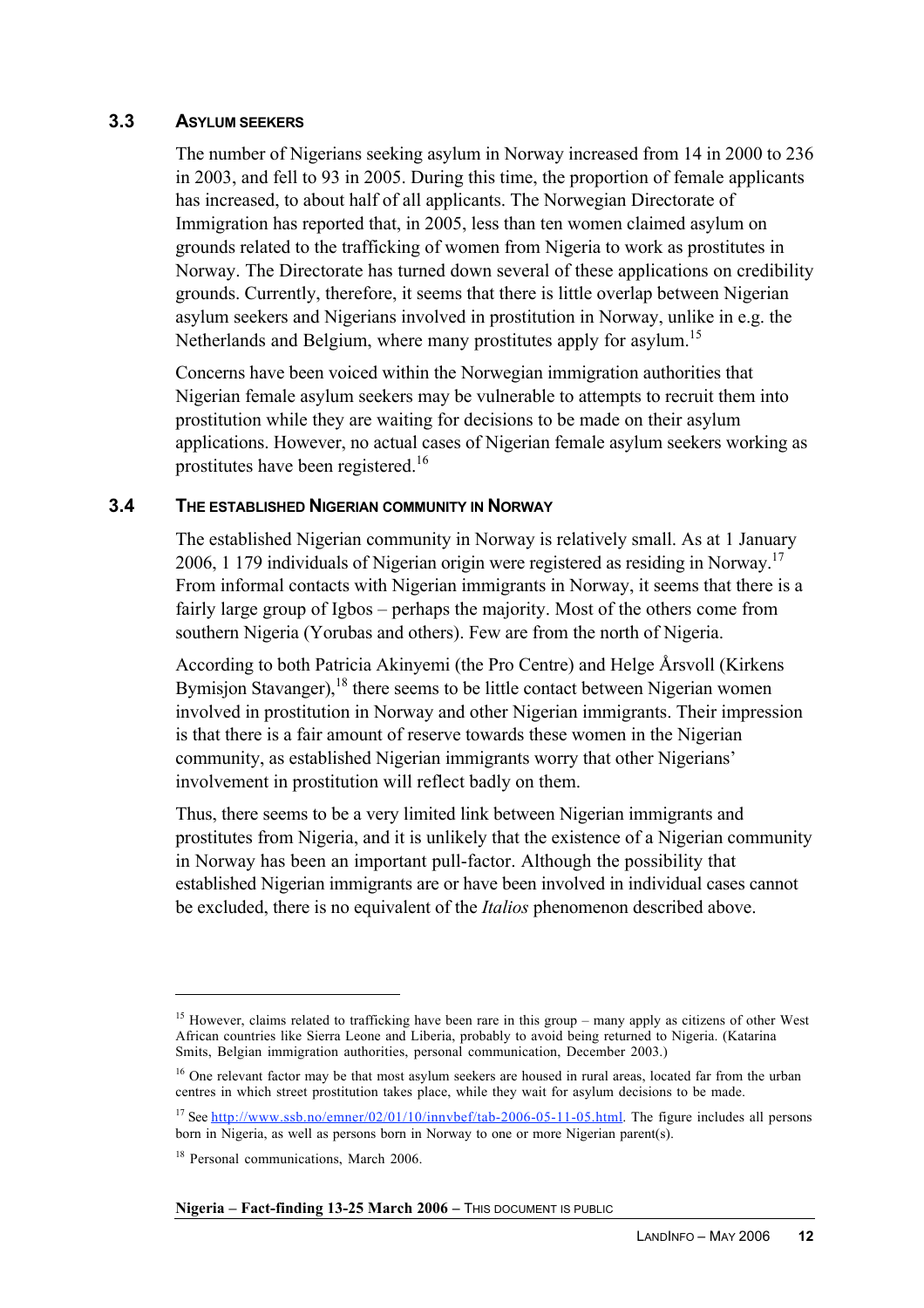# **4. THE TRAFFICKING ISSUE IN THE NIGERIAN CONTEXT**

All sources to which the delegation spoke stressed that the issue of trafficking in Nigeria is complex, concerning different groups and involving considerable geographic variation. Both minors (of both sexes) and adults (mainly women) are victims.

Trafficking within Nigeria is closely linked to migration from rural to urban areas: traffickers stress the opportunities cities offer when persuading parents to let them take over responsibility for their children. It occurs both inter- and intra-state, and involves mainly children and (to a lesser degree) young women.

Human trafficking between neighbouring countries is a particular issue in relation to children. UNICEF has documented that Nigeria is both a destination for and a source of trafficked children.

Trafficking between Nigeria and countries beyond West Africa involves mainly, but not only, adult women. Europe, the Arab Gulf states and South Africa are the main destinations. There are regional differences within Nigeria regarding the destination countries, in that the women going to Arab Gulf states are mainly Muslims from northern Nigeria, whereas the women going to Europe and South Africa come from Nigeria's southern states.

# **4.1 THE SOCIO-ECONOMIC CONDITIONS IN THE NIGERIAN "SOUTH-SOUTH"**

Many women involved in prostitution in Europe, including in Norway, are from Edo State, which is located in what Nigerians call the South-South of the country. This has led to the stigmatisation of Edo women in Nigeria but, as Mrs Agun, head of the NGO coalition working with NAPTIP in Benin City put it: "We are *not* a "prostitution tribe" in Edo." She stressed that the root causes of women ending up in prostitution are similar all over the country: "Social problems are often at the root of the issue: unemployment, underequipped schools and hospitals, etc. Some 80 per cent of the women are school drop-outs, and many come from rural areas." Eki Igbinedion, founder of Idia Renaissance, and the wife of the Governor of Edo State, echoed this view, and stressed that poverty was one of the main reasons why women end up as trafficking victims.

Sister Florence, a member of the Committee for the Support of the Dignity of Women (COSUDOW), mentioned the social problems created in the region as a result of the collapse of the local oil industry in the 1980s, along with the structural adjustment programme imposed by the World Bank and the International Monetary Fund, as important factors behind the first migration of Nigerians to Italy in the late 1980s, originally to work in agriculture: "Edo girls went to Italy on visas to work picking tomatoes, but ended up in prostitution. Some came back rich, and became examples of success."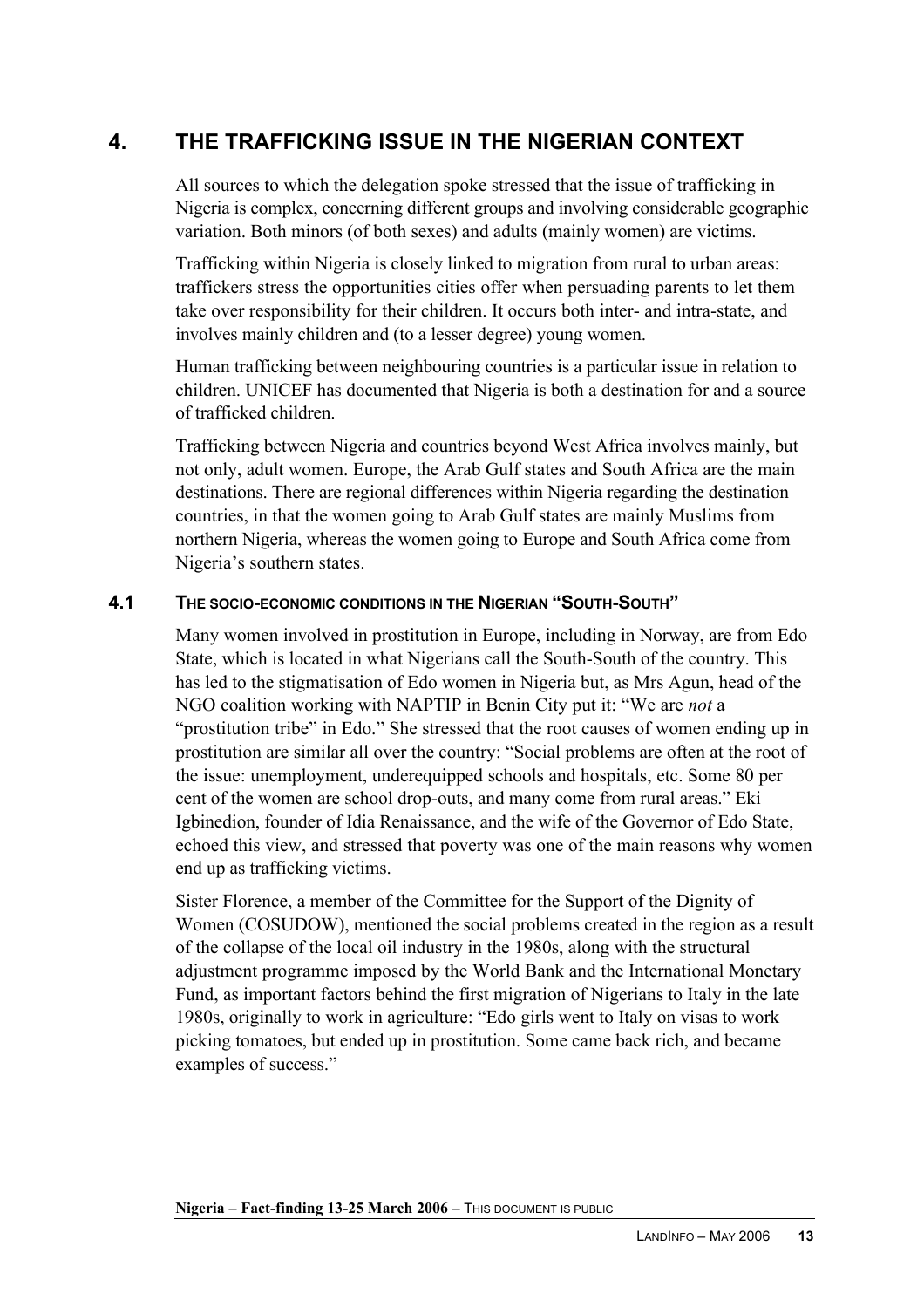Orakwue Arinze, NAPTIP's Head of Communication and Media, pointed out that women from the Delta and Rivers states are also very vulnerable to trafficking, as the level of social development in the Niger Delta region is lower than in many other Nigerian regions.

# **4.2 THE GENDER DIMENSION**

Grace Osakue, founder of Girls' Power Initiative (GPI), pointed out that traffickers operate differently with men and women. Men are expected to pay more or less the full costs of being taken to Europe before leaving Nigeria, whereas women are only expected to pay a deposit. Accordingly, the men are largely free of debt when they arrive in Europe, whereas the women are still tied to the traffickers and have little control over own lives until their debt has been repaid.

Traditions and upbringing also play an important role, in that girls and young women are taught to obey their families, and are used to being dominated by family elders, especially men. This makes them easier to control.

Women's low status and value in Nigerian society, coupled with the weaknesses caused by this and other tradition-related factors, therefore make them particularly vulnerable to exploitation by traffickers.

# **4.3 WHO ARE THE TRAFFICKERS?**

 $\overline{a}$ 

Mrs Agun (NAPTIP) stated that, unlike in Eastern Europe, people involved in antitrafficking work in Nigeria have no information indicating that travel agencies or other otherwise legitimate travel businesses are being openly used for trafficking or people smuggling.

Mrs Agun (NAPTIP) and Grace Osakue (GPI) stressed that the people who recruit trafficking victims locally are often fairly close to the victims. They may be people of some social standing in the community, friends of the family, or even relatives. Orakwue Arinze (NAPTIP) confirmed this, and explained that sometimes parents may be unaware that it was an aunt or cousin who recruited their daughter. He stated that when people are able to force their own relatives into the trafficking system, it must be considered a corruption of the traditional spirit of fostering in West Africa.<sup>19</sup> He also stressed that this is the result of a collapse in the values system, and of broken family ties. Bisi Olateru-Olagbegi, Executive Director of the Women's Consortium of Nigeria (WOCON) has put it this way:

<sup>&</sup>lt;sup>19</sup> See Pilon 2003, chapter 1 "The "Foster" Children Phenomenon in West Africa".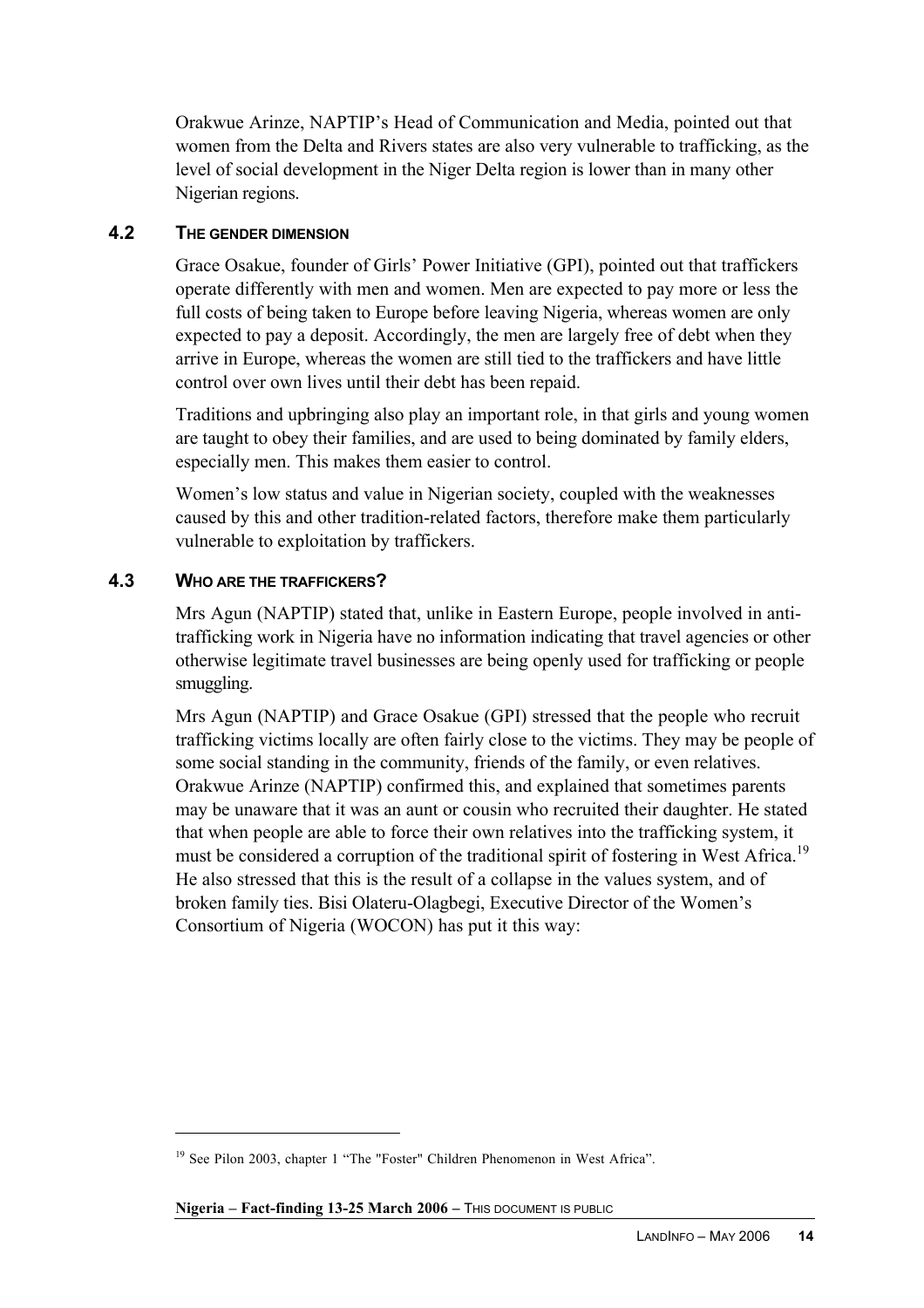*Traffickers have capitalised upon, for example, the culture of the extended family system where poor family members send their children to rich family members to be cared for and educated by the rich family members in the cities which in essence was to break the cycle of poverty in the family. Over the years the children who are fostered to their rich relatives are no longer cared for but rather placed in various forms of labour or used as domestic servants in be children under exploitative conditions and abuse.* (Olateru-Olagbegi 2004:2/3)

Orakwue Arinze (NAPTIP) stressed that the more important traffickers, both Nigerians and foreigners, appear to live in Europe, and that, accordingly, there is a need for more extensive cooperation between the Nigerian and European police forces to catch those who profit most from trafficking: "The seven convictions that are the result of NAPTIP's work so far concern only small middle men, i.e. local recruiters. We must find the backers, the ones financing the business."

### **4.4 THE "JUJU" ISSUE**

 $\overline{a}$ 

The traffickers' use of *juju* religious rites and rituals to ensure that female trafficking victims feel obliged to pay off their debts to avoid possible supernatural consequences is often mentioned as a particularly Nigerian aspect of trafficking.<sup>20</sup> Orakwue Arinze (NAPTIP) explained that NAPTIP has raided one of the shrines in Edo to stop this, and that witness protection has been given to some "*juju*-doctors" who have cooperated with NAPTIP and exposed traffickers.

Grace Osakue (GPI) underlined that the dynamics of *juju* are constantly changing, and that an internationalisation is taking place within this "traditional" sector: "These shrines now have branches internationally, and members in other countries in the world. It's a booming business, and the picture we have of a native doctor is changing." She mentioned that GPI has used religion in their work to break the hold native doctors have on people: "We use religion by opposing Christ to the traditional spirits, then the rituals will no longer have a hold on you." Bisi Olateru-Olagbegi (WOCON) agreed that the use of "orthodox" Christian (or Islamic) tenets (i.e. in line with more traditional theology) could be effective in order to break the power of the *juju*. Exorcism could also work, but this needs to be done by Nigerians. She was of the opinion that the police should involve groups from civil society when combating *juju*, e.g. when raiding shrines.

<sup>&</sup>lt;sup>20</sup> Most written sources on this issue mention this aspect. See e.g. Carling 2006, Norli 2006:41, Pearson 2002:165.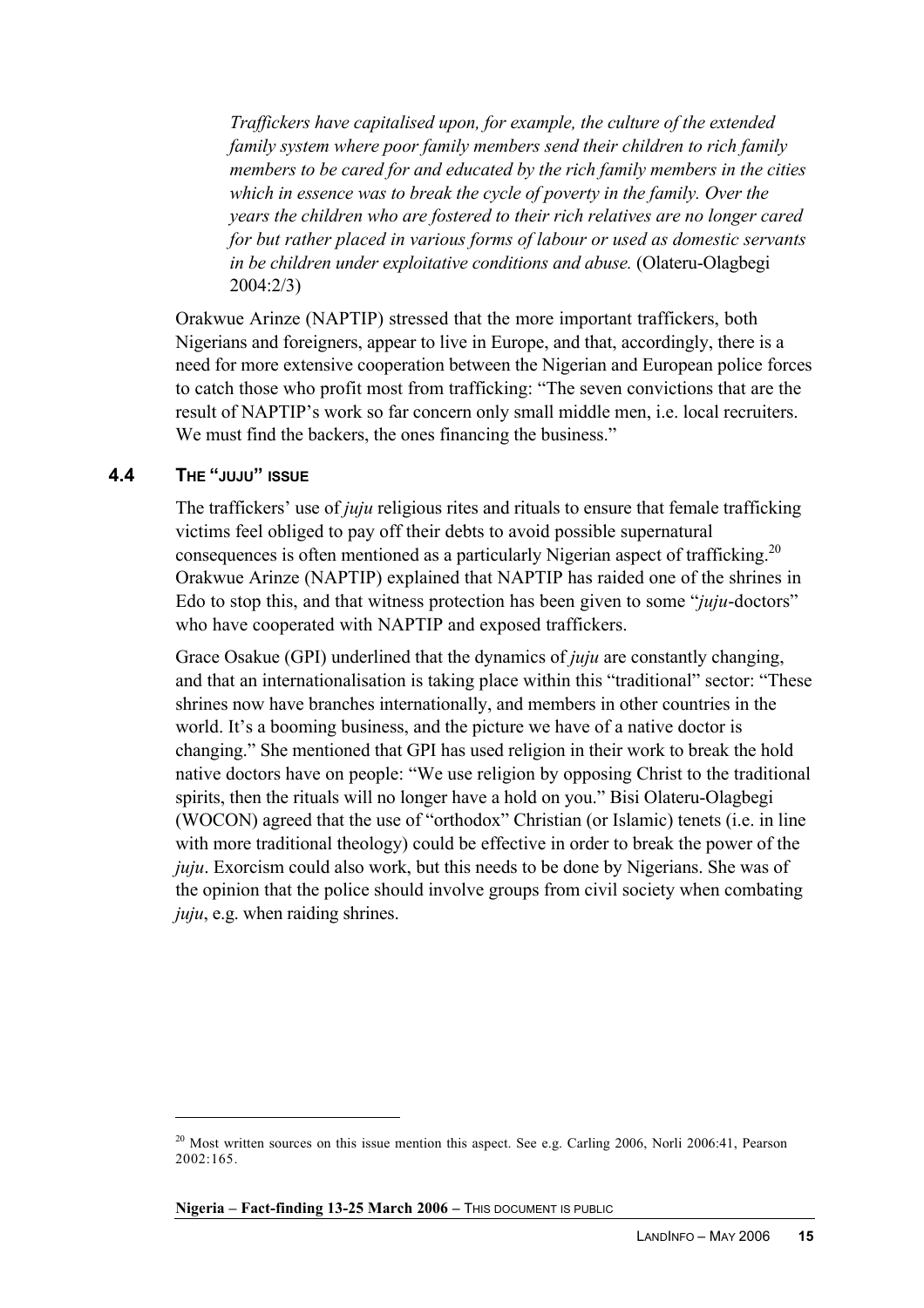# **4.5 LOCAL PERCEPTIONS OF** *ITALIOS*

Sister Florence (COSUDOW) mentioned that during the 1990s, people tended to focus on the fact that many *Italios* came back relatively well-off. With time, however, the general population in Nigeria has become more aware of the difficult conditions these women experience in Europe. Several sources stated that one of the main reasons for this was the various awareness campaigns run by Nigerian authorities and NGOs.<sup>21</sup> The Nigerian media and film industries ("Nollywood") have also covered this issue extensively.

# **4.6 PRESSURE FROM FAMILIES AND THE COMMUNITY**

Even though there is now greater understanding among Nigerians that the conditions for Nigerian women in Europe are difficult, there is still a great expectation that migrants returning from abroad generally should not come back empty-handed. Orakwue Arinze (NAPTIP) stated that although "the girls come back with a lot of frustration and pain, they want to go back [to Europe] as soon as possible", because their families expect them to come back with money. This problem is, of course, even worse where the women are forcibly returned to Nigeria from Europe before they have been able to repay their debt to the traffickers (see section 5.4.2).

 $21$  See section 5.7.2 below.

**Nigeria – Fact-finding 13-25 March 2006** – THIS DOCUMENT IS PUBLIC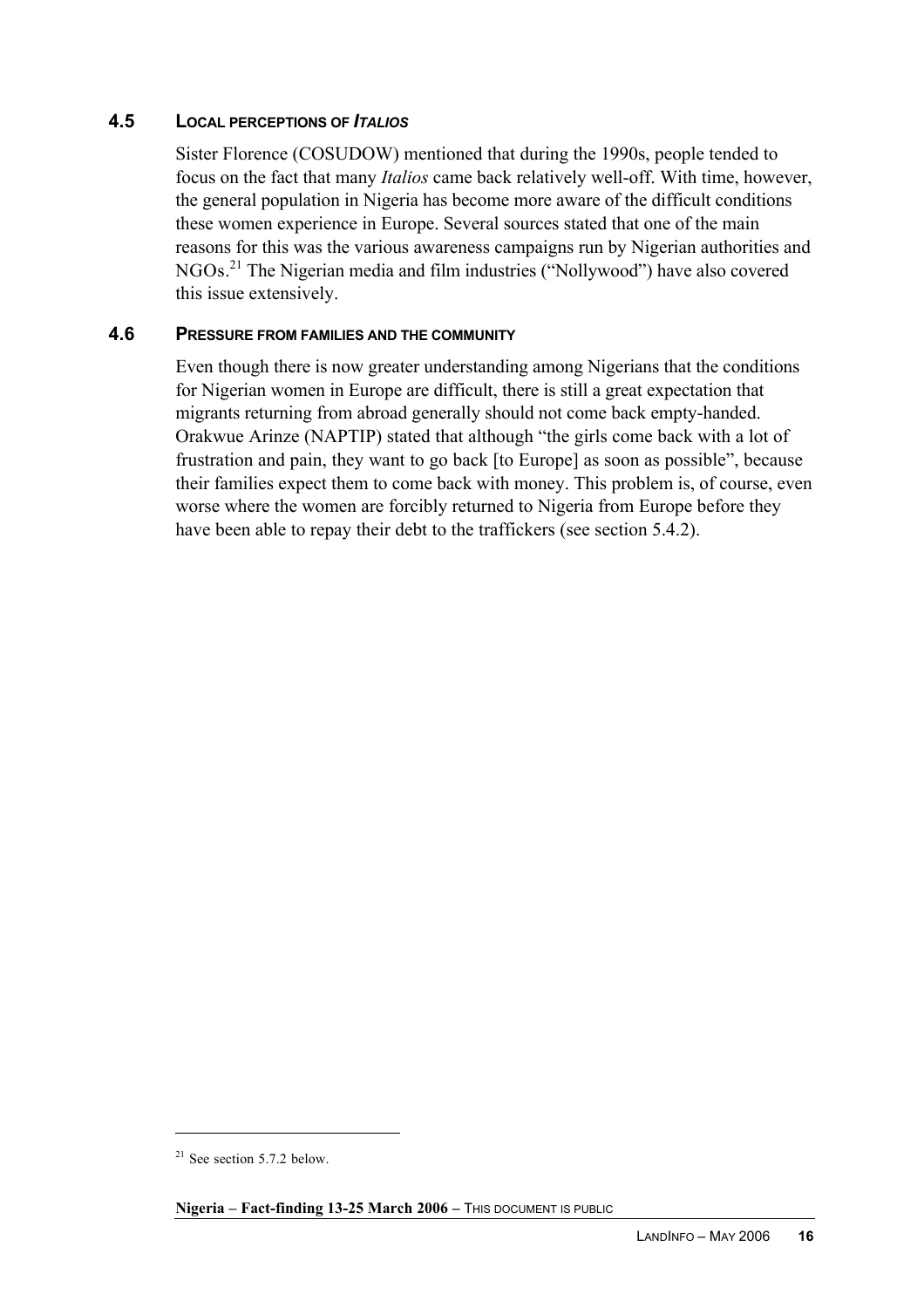# **5. ANTI-TRAFFICKING EFFORTS IN NIGERIA**

### **5.1 INTERNATIONAL CONVENTIONS AND COOPERATION**

Nigeria was one of the first African countries to sign the United Nations Convention against Transnational Organized Crime, the Palermo Protocol to Prevent, Suppress and Punish Trafficking in Persons, Especially Women and Children, and the Protocol against the Smuggling of Migrants by Land, Sea and Air.<sup>22</sup> Nigeria has signed Memorandums of Understanding (MOUs) that cover trafficking-related issues with both Spain and Italy, $^{23}$  and bilateral agreements with the United Kingdom (November 2004) and Benin (June 2005). U.S. Haruna, Head of NAPTIP's Legal Services and Prosecution department, stated that negotiations are currently being held with Niger.

Various multilateral regional agreements have also been signed, including the 2001  $ECOWAS<sup>24</sup>$  Action Plan on Trafficking. A further, regional agreement on trafficking in persons was signed by nine countries, including Nigeria, in July 2005, and an ECOWAS workshop on trafficking is being held in Libreville, Gabon in May 2006, ahead of an ECOWAS conference on the issue in Abuja in July 2006.<sup>25</sup> Carol Ndaguba, Executive Secretary and Chief Executive of NAPTIP, explained that from a Nigerian perspective, regional cooperation on this issue is crucial: "If not all countries are fighting the problem, one country's efforts are almost useless."

According to Carol Ndaguba (NAPTIP), Nigeria is trying to sell the idea of a centralised anti-trafficking agency to its neighbours, as it is felt that NAPTIP has already proved to be effective. She stated that having sister agencies in the region would also make cooperation easier. While negotiating the bilateral agreement with Benin, for example, the process had been tough simply because of the number of different Beninese agencies and government institutions involved, and the need for internal coordination among them.

U.S. Haruna (NAPTIP) explained that the agency has been given a wide mandate, so that it can negotiate directly with other countries (in cooperation with relevant Nigerian ministries, where necessary). The agency is focussing on the situation of Nigerians, including trafficking victims, in Saudi Arabia (a destination country) and Morocco (mainly a transit country). Cooperation with countries in Central and Southern Africa is also being given priority.

 $\overline{a}$ 

<sup>&</sup>lt;sup>22</sup> See <u>http://www.unodc.org/palermo/</u>

 $^{23}$  As these MOUs preceded the establishment of NAPTIP, the Nigerian Ministry of Justice headed the earlier negotiations with Italy and Spain. Since being set up, NAPTIP has been the relevant agency for bilateral MOU cooperation.

<sup>&</sup>lt;sup>24</sup> The Economic Community Of West African States: Benin, Burkina Faso, Cape Verde, Côte d'Ivoire, The Gambia, Ghana, Guinea, Guinea Bissau, Liberia, Mali, Niger, Nigeria, Senegal, Sierra Leone and Togo.

<sup>&</sup>lt;sup>25</sup> Carol Ndaguba (NAPTIP) stated that she hoped Norway would send an observer to the Abuja conference in July.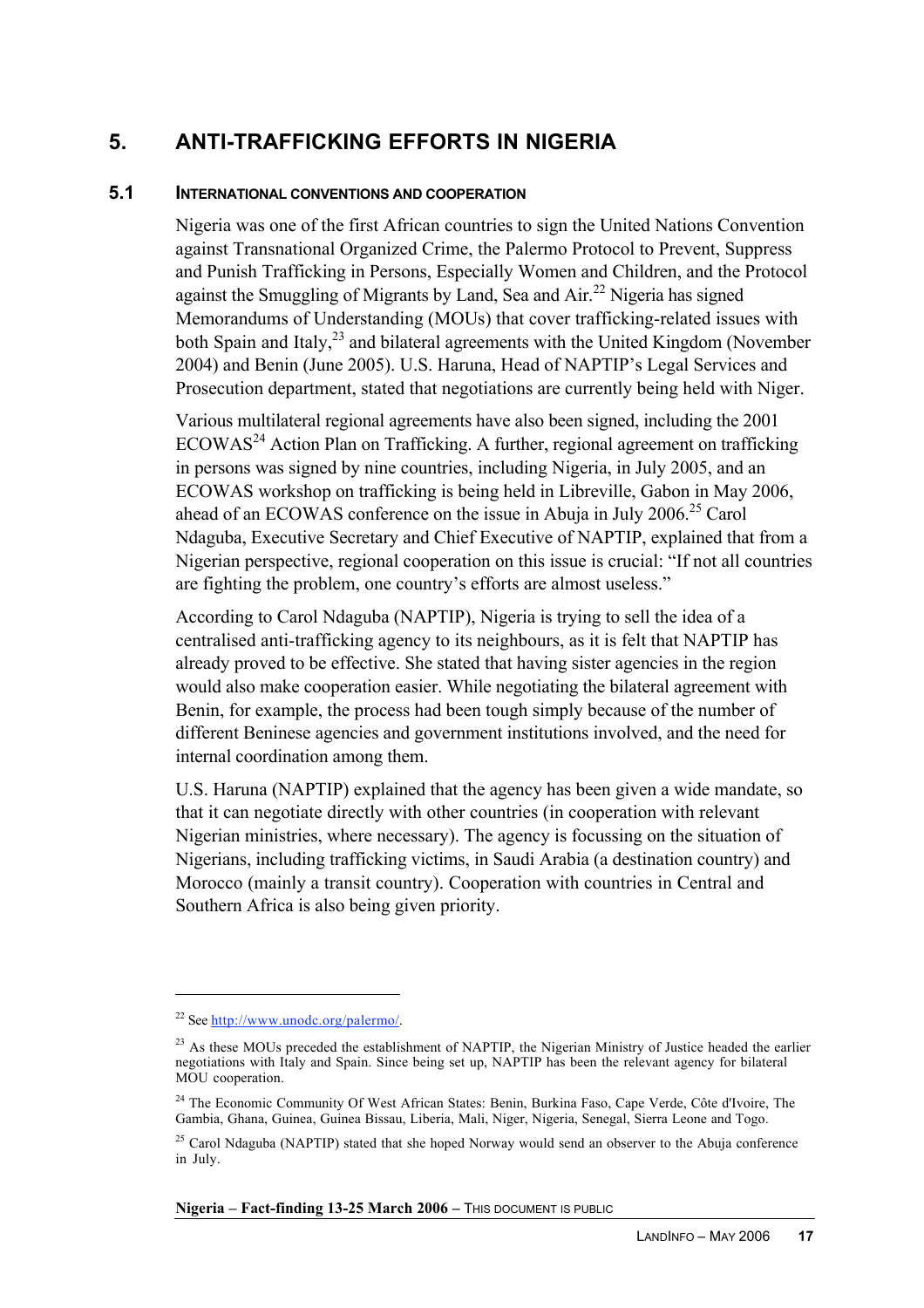Mr Haruna went on to say that Nigeria generally strives to agree bilateral agreements with relevant countries, as such agreements are more far-reaching than the Palermo Protocol.

Ayalew Abai, UNICEF's representative in Nigeria, strongly endorsed Nigeria's efforts at international level, stating that such inter-country cooperation and bilateral agreements are crucial. He also said that UNICEF has high hopes for regional cooperation through  $ECCAS<sup>26</sup>$  and  $ECOWAS$ .

### **5.2 NATIONAL LEGISLATION**

 $\overline{a}$ 

The Palermo Protocol has been incorporated into Nigerian national legislation through the Trafficking in Persons (Prohibition) Law – Enforcement And Administration Act of 14 July 2003. Amendments to the Trafficking in Persons etc. Act came into force on 7 December 2005:

*The amendments, which came into effect on December 7, 2005, according to [Carol Ndaguba], did not only extend its powers beyond investigations to include prosecutions, she stated that it provides for forfeiture of assets of convicted traffickers traceable to the proceeds of the crime.*

*Added to that, the amendments, she said, also created a Victims Trust Fund, where forfeited assets of convicted offenders are collected for the rehabilitation and restitution of victims. Forfeiture of assets, as provided in the new law, Mrs. Ndaguba stated, has universal application.*

*Under the amendments, the Executive Secretary said, NAPTIP's cases can now be prosecuted at State and Federal High Courts and those of the Federal Capital Territory (FCT), Abuja, as against the previous practice, where they were only entertained by state High Courts.* (Ifijeh 2006)

### **5.2.1 The Trafficking in Persons etc. Act of 2003 and the issue of double jeopardy**

Section 25 of the Trafficking in Persons etc. Act states the following:

*Where a person is convicted outside Nigeria for an offence relating to trafficking in persons, he shall, on his return to Nigeria after serving his sentence in that country, be liable to be tried in Nigeria for bringing the image of Nigeria into disrepute, and shall on conviction, forfeit his assets to the Federal Government in addition to serving a term of imprisonment not exceeding two years.*

According to some legal interpretations, this constitutes double jeopardy, i.e. being prosecuted twice for the same crime.

<sup>&</sup>lt;sup>26</sup> The Economic Community of Central African States: Angola, Burundi, Cameroon, Central African Republic, Chad, Congo (Brazzaville), Democratic Republic of Congo, Equatorial Guinea, Gabon, Rwanda and São Tomé and Príncipe.

**Nigeria – Fact-finding 13-25 March 2006** – THIS DOCUMENT IS PUBLIC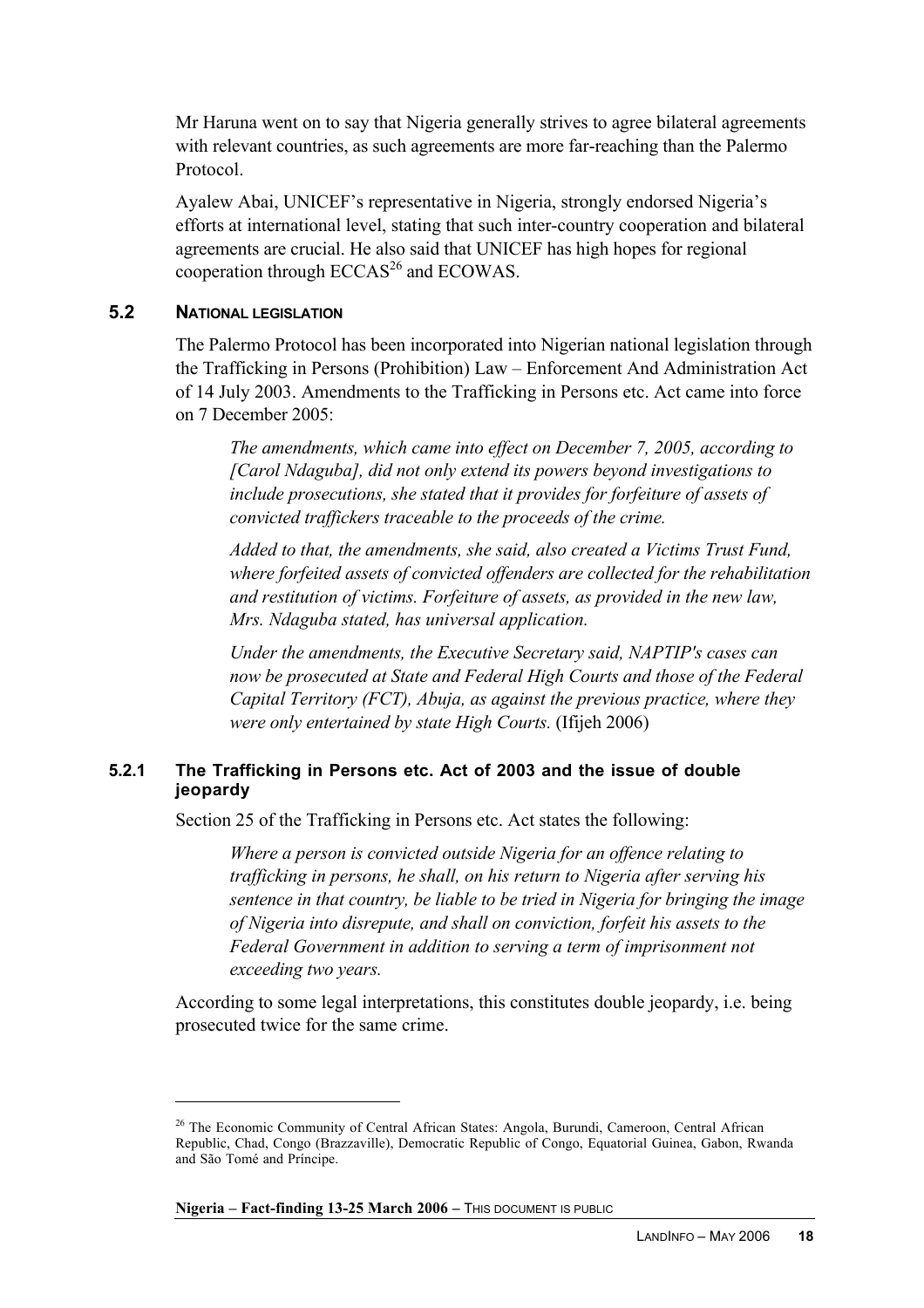Bisi Olateru-Olagbegi (WOCON) acknowledged that this was an issue, but stated that, in her opinion, the provisions of section 25 are a necessary part of addressing the problem.

# **5.3 NAPTIP – ORGANISATIONAL STRUCTURE**

NAPTIP was established pursuant to the Trafficking in Persons etc. Act. In principle, it has no mandate to combat trafficking within Nigeria, but according to Orakwue Arinze (NAPTIP), the agency sees a clear link between internal migration/trafficking and cross-border trafficking.

The agency has only been in operation for just under three years. In addition to an administrative department, NAPTIP has five other units, which deal with the following:

- investigation
- legal services and prosecution
- rehabilitation
- public enlightenment
- communication and media.

# **5.3.1 Investigation, legal services and prosecution**

According to Orakwue Arinze (NAPTIP), a large part of NAPTIP's budget goes towards investigations aimed at ensuring that former trafficking victims do not end up being retrafficked. In his opinion, financial assistance from deporting countries would help NAPTIP to protect trafficking victims, by supporting its investigations of traffickers. Carol Ndaguba (NAPTIP) pointed out that many suspected traffickers are arrested when they are with potential victims. More than 100 such arrests were made in 2005.

U.S. Haruna (NAPTIP) stated that the agency collaborates with the police and immigration and customs authorities. Once these agencies have carried out preliminary investigations, cases are transferred to NAPTIP for further investigation and eventual prosecution. He also highlighted the vital importance of cooperation with European police and prosecution authorities to investigations into trafficker networks.

Carol Ndaguba (NAPTIP) emphasised that training law enforcement officers is a big priority, and explained that officers from federal and state prosecution authorities are seconded to NAPTIP. The staff at the NAPTIP head office in Abuja have mainly come from other federal agencies.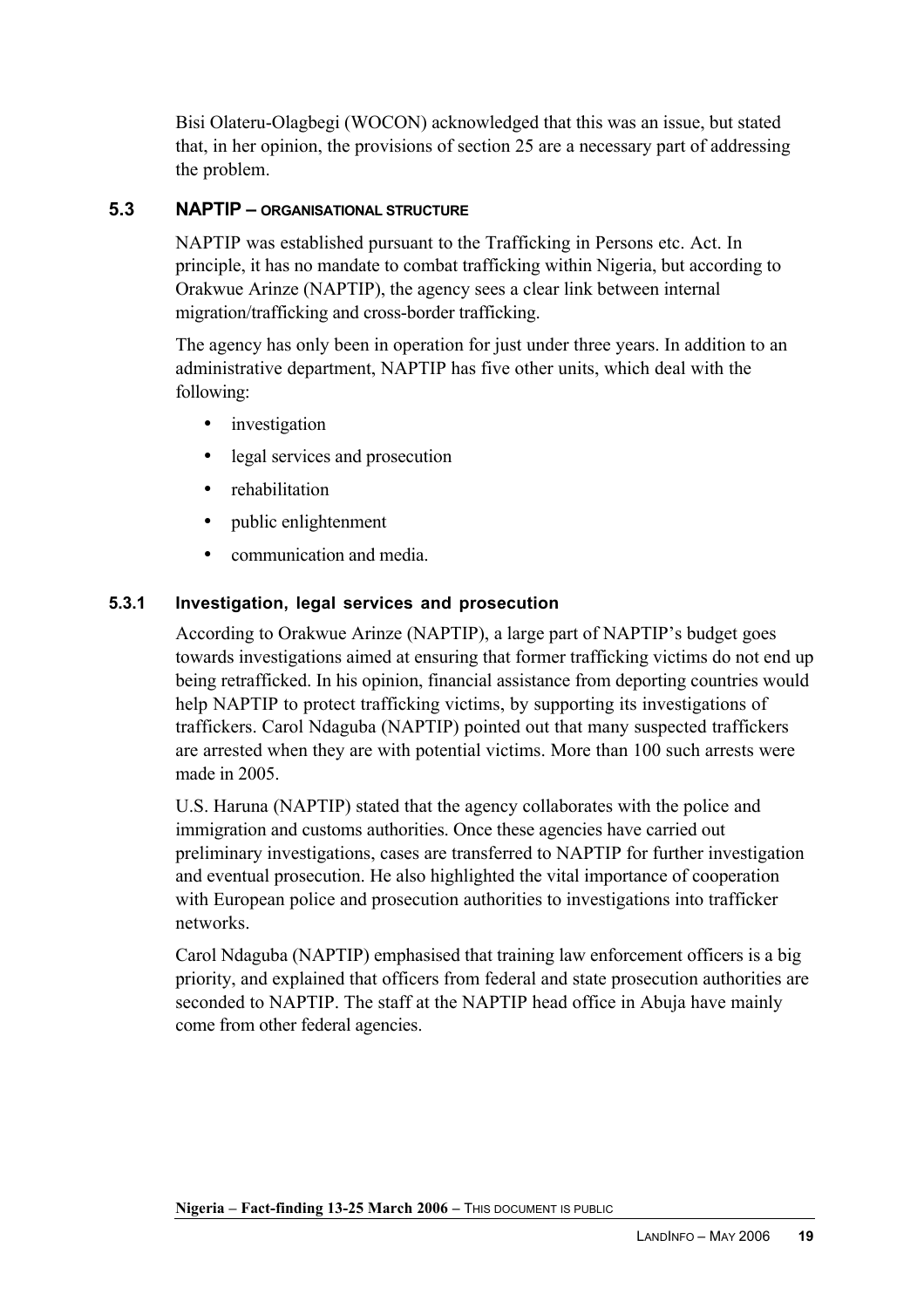Bisi Olateru-Olagbegi (WOCON) stated that prosecution of traffickers is very important. Godwin Morka, Head of the NAPTIP Lagos Zonal Office, said that the Nigerian authorities need more help from European destination countries in prosecuting traffickers: "We would like to see European countries bring back the victims, but *together with* the traffickers." He stressed that being a relative of a victim does not protect a trafficker from prosecution: "When we find out that a parent or another relative is involved, we arrest them."

According to Orakwue Arinze (NAPTIP), the cooperation between NAPTIP, the police, and the courts is very efficient. U.S. Haruna (NAPTIP) explained that NAPTIP focuses on the federal judicial system, to avoid the congestion in the state high courts. Since the amendment of the Trafficking in Persons etc. Act, NAPTIP has been able to choose in which system a given case is prosecuted: "We can "shop around" to avoid court congestion."

# **5.3.2 Rehabilitation**

 $\overline{a}$ 

NAPTIP currently runs three shelters – in Benin City, Lagos and Abuja. These are all run in cooperation with other stakeholders (local NGOs, international organisations, and foreign aid agencies), and are partly financed by external donors.

The NAPTIP shelter in Lagos was set up in 2004. It is run in cooperation with the International Organization for Migration  $(IOM)<sup>27</sup>$  and has spaces for 120 people. (Its capacity can be expanded to 200, when needed.) Godwin Morka, who in addition to his NAPTIP role is also the head of the shelter, stated that some 80 to 85 per cent of the people housed at the shelter are girls and women who have been involved in prostitution, or who were intercepted while being trafficked for prostitution purposes. Some have been returned from Europe or transit countries, while others are victims of forced prostitution in Lagos. According to Mr Morka, the women and children housed at the shelter receive food, necessary medical treatment, and some counselling.

The Lagos shelter has space to set up skills-acquisition training programmes on the premises, but so far lacks the proper equipment (sewing machines, computers, etc.). Those who participate in such training programmes remain at the shelter for three months. Mr Morka expressed regret over the fact that the Lagos shelter currently houses 50 girls without an offer of skills training, as they need it to resettle properly in their communities.

Orakwue Arinze (NAPTIP) pointed out the undesirability of housing child victims of trafficking in the same NAPTIP shelters as young women who have been involved in prostitution. Carol Ndaguba (NAPTIP) stated that, in Abuja, NAPTIP transfers younger children to a different shelter, run by the Women Trafficking and Child Labour Eradication Foundation (WOTCLEF), in order to separate them from the women returned from Europe.

<sup>&</sup>lt;sup>27</sup> Considerable funding for the shelter comes from US government grants, and USAID has made a number of recommendations for the administration and improvement of the facilities. See USAID 2005:28-29.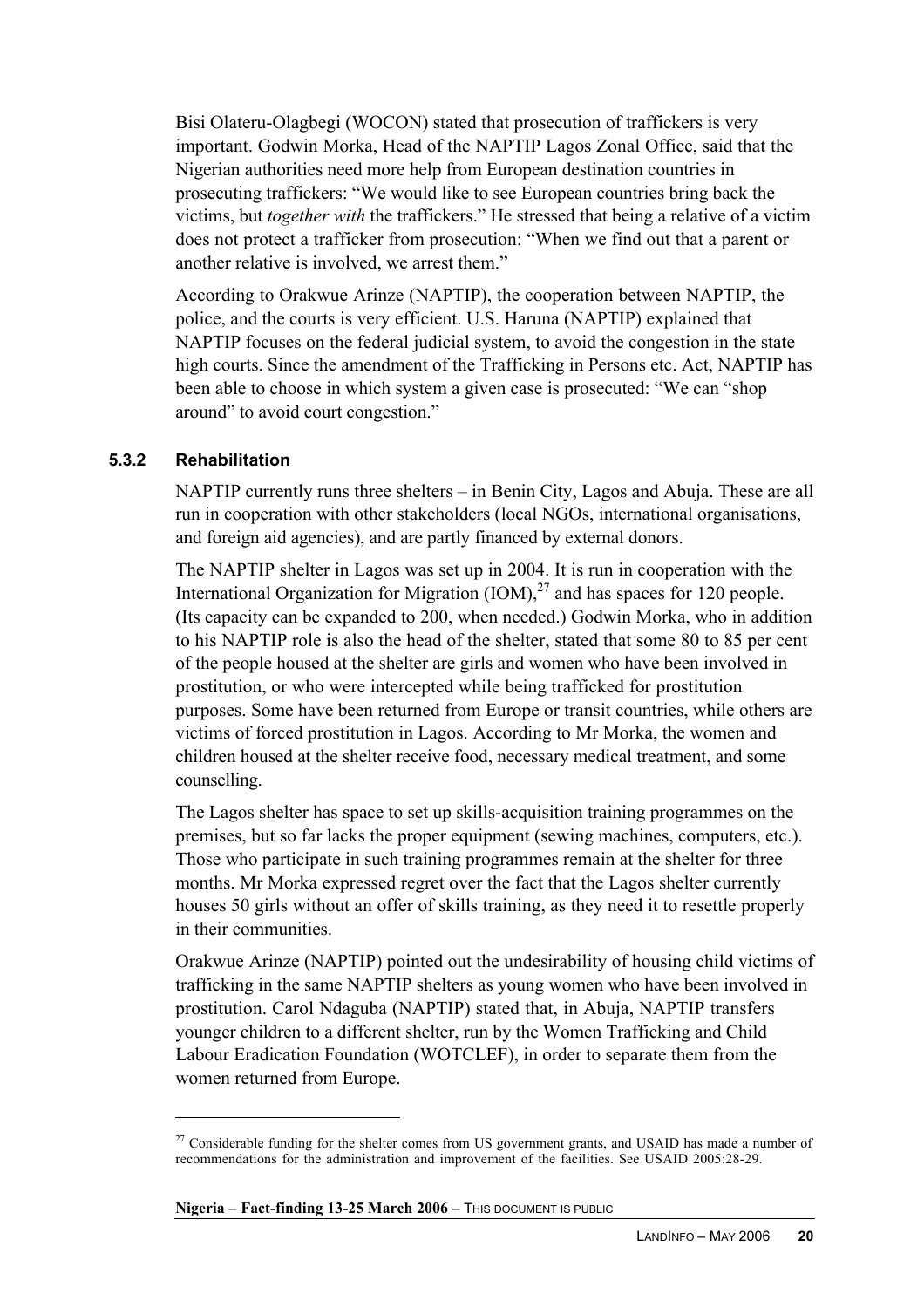# **5.3.3 Public enlightenment, communication, and media work**

NAPTIP's public enlightenment unit provides information for the general population on the difficulties trafficked women face abroad, and underlines that these are not merely the normal problems that migrants experience. As Funke Abiodun, Benin State Zonal Head of NAPTIP put it: "Some do not really know what's out there for them".

Orakwue Arinze (NAPTIP), stated that the main goal for the media and communication unit was to cut the supply of young Nigerian women going abroad. One strategy is to focus on parents, spreading the message that their children are not responsible for providing for them. Another strategy is to bring trafficked women back to their villages, to talk to traditional leaders, chiefs and other influential local people.

# **5.3.4 NAPTIP's cooperation with other stakeholders**

All of the NAPTIP sources stressed the importance of cooperation with other stakeholders – local and foreign partners, state organs, and representatives of civil society.

Regarding cooperation with other state agencies, Orakwue Arinze (NAPTIP) explained that increased awareness of the issue of trafficking among customs officials and immigration officers has been very beneficial. Such officers are now more likely to contact NAPTIP when they observe groups of girls being moved around. On the other hand, the traffickers are reacting by becoming more daring.

A number of local NGOs are involved in the work against trafficking. Orakwue Arinze (NAPTIP) stated that NAPTIP is selective when it comes to local NGO partners.

# **5.4 NAPTIP'S WORK WITH RETURNED VICTIMS OF TRAFFICKING**

The delegation paid particular attention to the work NAPTIP does with women who return to Nigeria, whether voluntarily or involuntarily, after having been involved in prostitution in European countries.

# **5.4.1 Screening of women who are forcibly returned**

Orakwue Arinze (NAPTIP) stated that many of the women who return to Nigeria have been forcibly expelled from Europe (and particularly from Italy and Spain). These women are interviewed upon arrival in Nigeria, to determine whether they are victims of trafficking and where and for how long they have been in Europe. Such interviews take place once NAPTIP is notified by the Nigeria Immigration Service that women have arrived from Europe. Some women who have returned from Europe – including women who have returned voluntarily – also seek out NAPTIP on their own initiative, to see what kind of assistance it can offer them.

According to Mrs Agun (NAPTIP), returned women are now being met by NAPTIP representatives at the airport. While not all women want NAPTIP's services, many do want to participate in the rehabilitation schemes that NAPTIP offers.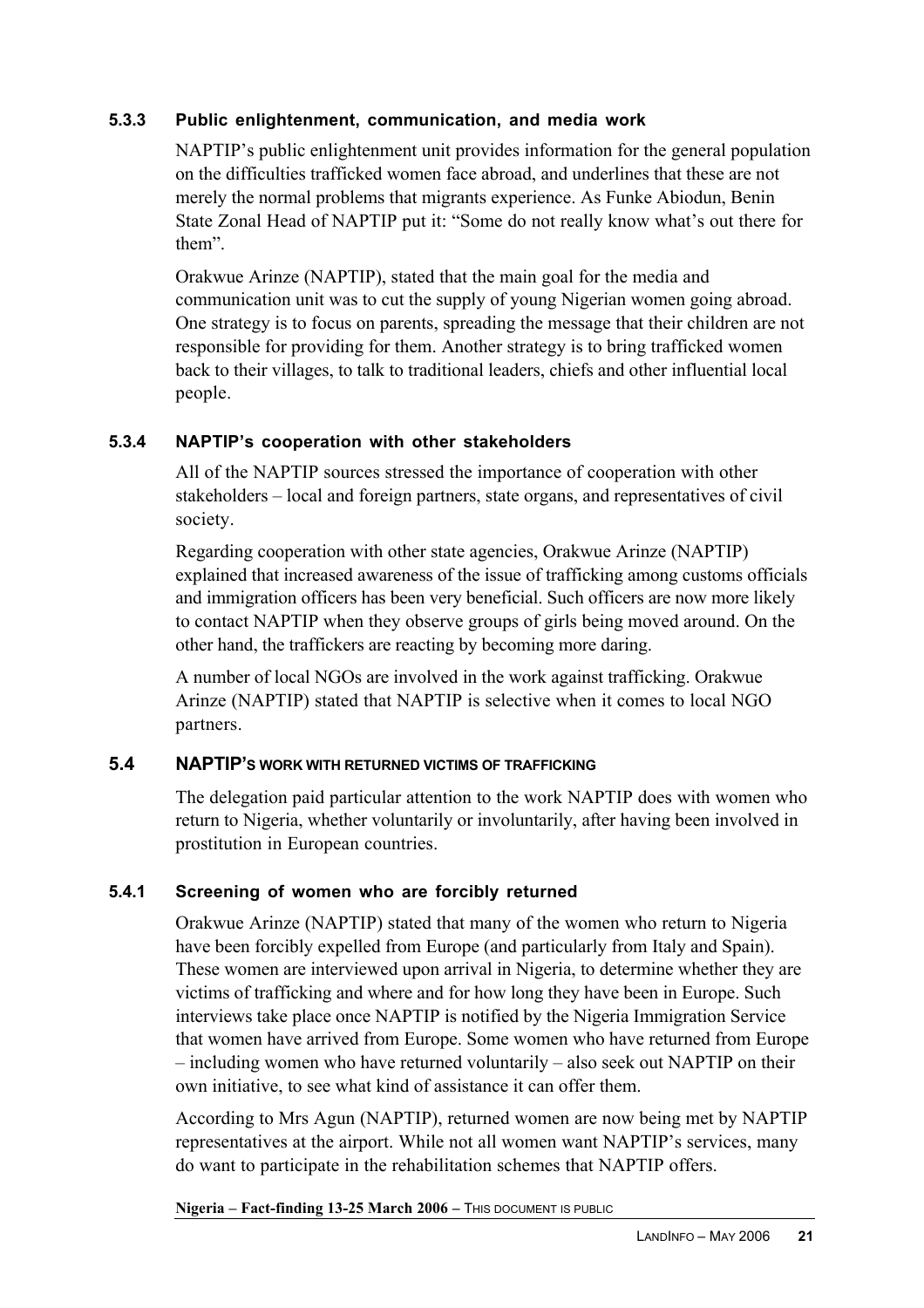U.S. Haruna (NAPTIP) underlined that the interviews with returned women are very important to the NAPTIP investigation unit's investigations of traffickers.

# **5.4.2 The situation of women who are still in debt to their traffickers**

According to Orakwue Arinze, NAPTIP tries to ascertain whether women who are forcibly returned are still in debt to their traffickers, as this makes both them and their families vulnerable to pressure from the traffickers and their middlemen in Nigeria: "We take them back to the areas where they are from, and then monitor them and their situation."

Sister Florence (COSUDOW) stated that when the women themselves do not pay their debts, the traffickers go to their families. She stated very clearly that "the families of trafficked women need protection against the rich and influential traffickers". Families that may already have mortgaged their houses and/or land to finance the deposit for the original trip to Europe may very well be exposed to further pressure from the traffickers.

Eki Igbinedion (Idia Renaissance) stressed the general need for a dignified and safe return for women coming back from Europe, as such women are often afraid of those who trafficked them.

### **5.4.2.1 Formal responsibility for protection cases**

Funke Abiodun (NAPTIP) stated that the Nigerian police's anti-trafficking unit refers protection cases of returned prostitutes in need of protection to NAPTIP: "Our police force is not yet properly equipped to deal with the necessary protection." Orakwue Arinze (NAPTIP) stressed that "NAPTIP has the authority to both investigate and prosecute [in cases where prostitutes and/or witnesses are threatened]." He stated that, as at March 2006, NAPTIP has brought 46 cases of trafficking before federal and state high courts, of which seven have resulted in convictions thus far. The prison sentences imposed have all been around three years long, and none of those convicted has been sentenced only to pay fines. "We have had a good response from the courts and the judiciary," he added. "We have worked closely with the courts about the new [trafficking in persons] law, so now they are familiar with it."

Funke Abiodun pointed out that cases are often held behind closed doors, to avoid the stigmatisation of trafficking victims.

Bisi Olateru-Olagbegi (WOCON) stated that, in the late 1990s, traffickers sometimes attacked NGOs working locally for the benefit of trafficking victims, but this was no longer a problem. In her opinion, the establishment of NAPTIP, and the clear indication it gave of the importance the government attaches to the issue, have contributed to the improvement in this area.

# **5.4.3 Rehabilitation**

Rehabilitating trafficking victims is key to preventing them from entering the local sex industry or seeking to return to Europe.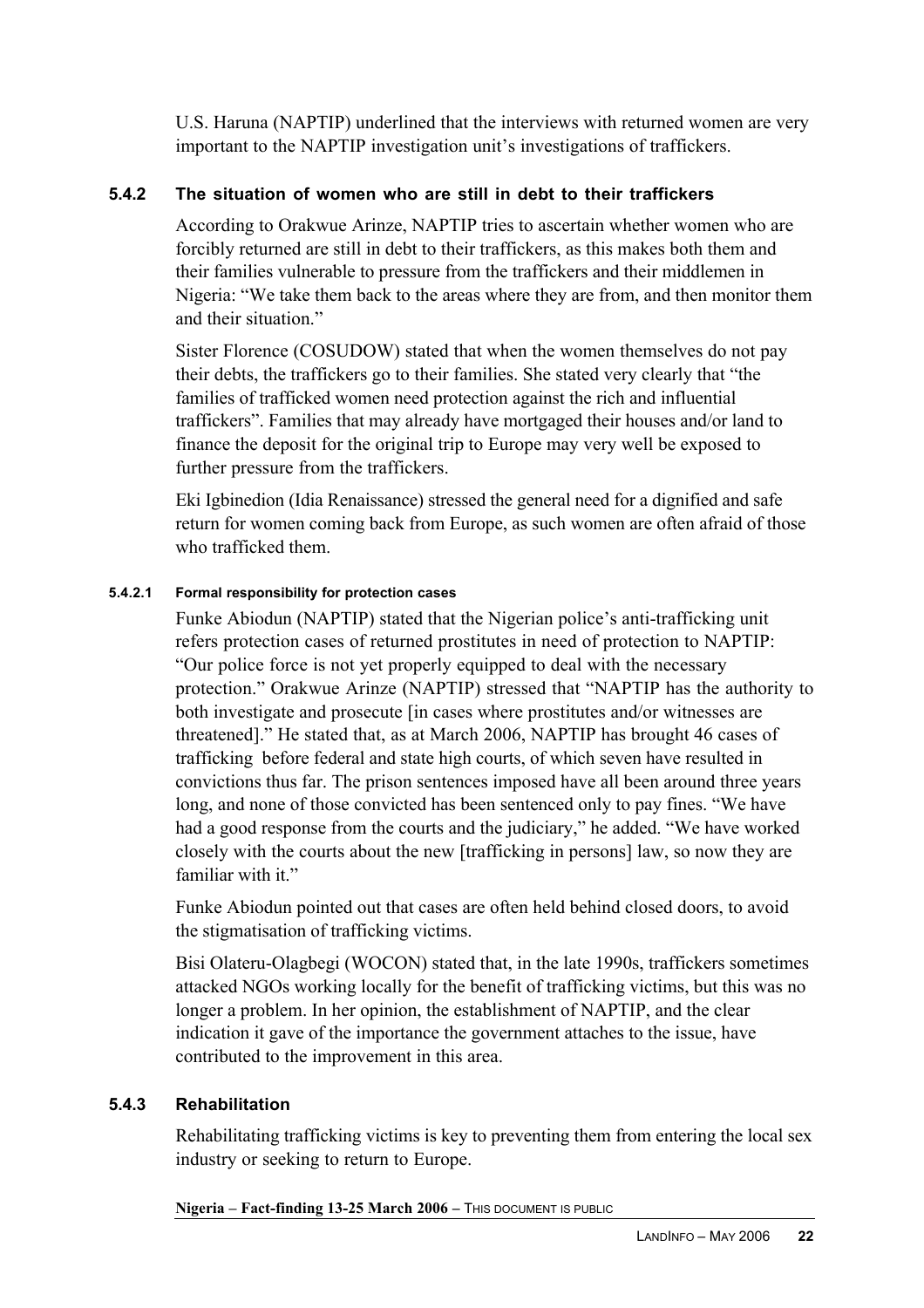The delegation visited the three shelters run by NAPTIP in Benin City, Lagos and Abuja. The people housed in the shelters were mainly children trafficked for forced labour in the region, including Nigerian children returned from neighbouring countries, children intercepted while being moved within Nigeria with the intention of forcing them to work, and children from neighbouring countries who had been brought to Nigeria to work.

Eki Igbinedion (Idia Renaissance) emphasised that it is crucial that the local community participates in victim rehabilitation. She stated that adjustment programmes involving both the returned women and their parents are important.

Godwin Morka (NAPTIP) explained that there are some complex cases, where women's own families are behind them being trafficked: "In such cases, we must think of their safety and can't send them back there. We have to keep them [in the shelter] for longer, for their own safety." Bisi Olateru-Olagbegi (WOCON) confirmed that traffickers/recruiters are often related to trafficking victims.

#### **5.4.3.1 Health issues**

According to Sister Florence (COSUDOW), in addition to other medical complications, mental problems are a big concern in relation to trafficking victims. Rosanna Paradiso, Head of the Turin office of the Transnational AIDS/STI Prevention Among Migrant Prostitutes in Europe Project (TAMPEP), confirmed that psychological issues are a challenge, as trafficked women are generally in a desperate situation.

Amina Titi Atiku Abubakar, founder of WOTCLEF and wife of the Vice President of Nigeria, stated that a majority of returned trafficking victims are HIV positive. According to Babatunde Osotimehin, Chairman of Nigeria's National Action Committee on AIDS (NACA), sex workers in Nigeria (as elsewhere) are particularly at risk of HIV.<sup>28</sup>

The delegation was shown the medical check-up facilities in NAPTIP's Lagos shelter, and informed that such facilities are provided in all of the shelters run by NAPTIP.

#### **5.4.3.2 Counselling**

 $\overline{a}$ 

On visits to the shelters in Benin City, Lagos and Abuja, the delegation was informed that trafficking victims receive counselling. It was clear from the schedule displayed in the Abuja shelter that an hour a day was devoted to "moral lessons/anti-trafficking talk & counselling", six days a week. According to staff at the shelters, such counselling takes the form of both individual and group sessions. The delegation's impression was that the counselling focuses on information about rights, selfawareness building, and investigation of the victims' relationships with their families and the possibility of returning to them. This last consideration is clearly linked to establishing whether the family was involved in trafficking the victim.

<sup>&</sup>lt;sup>28</sup> For information on the Nigerian health sector, including the availability of treatment for people living with HIV and AIDS, see Skogseth 2006.

**Nigeria – Fact-finding 13-25 March 2006** – THIS DOCUMENT IS PUBLIC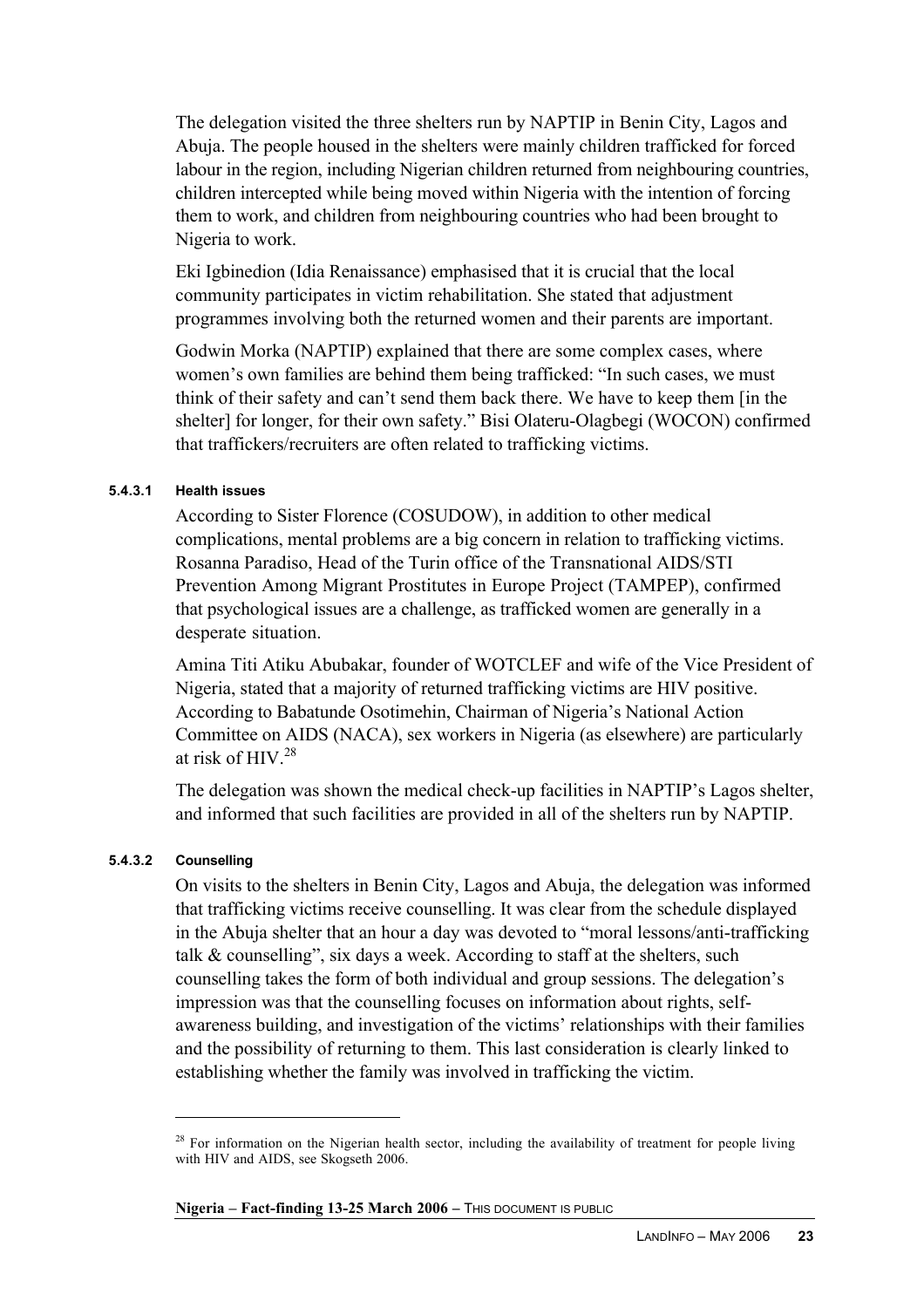# **5.4.4 Economic self-sufficience**

In the long run, trafficking victims must not only be rehabilitated, but must also be able to sustain themselves in other ways than by prostitution (whether in Nigeria or abroad).

Sister Florence (COSUDOW) stated that families are often disappointed in the returned women, as they have not fulfilled the expectations that their dependents in Nigeria had of them (see section 4.6): "There is a real danger of rejection, and this makes it necessary to focus on issues of economic empowerment – both to make the women self-sufficient and to enable them to assist their families financially." Rosanna Paradiso (TAMPEP) explained that "because of the social pressure returnees face, personal empowerment is important. If you return empty-handed, then you are nothing for your family."

Another important issue is that many of the returned women do not have a place to stay when they go back to Nigeria. Rosanna Paradiso stated that the ANIMA<sup>29</sup> project tries to prevent stigmatisation of returnees by finding alternatives to centralised shelters. In one case, a house was rented for a small number of returned women.

Godwin Morka (NAPTIP) said that skills training for trafficking victims is important, but that in some cases NAPTIP also provides training for mothers in the villages, so that they can generate a separate source of income and are not forced to re-traffic their children.

#### **5.4.4.1 Skills acquisition**

Several local Nigerian NGOs run skills acquisition centres, at which young people are taught basic skills that enable them to find employment. For young women, many such centres teach hairdressing, catering, sewing, computer literacy, etc. Some of these centres, including one visited by the delegation in Benin City (run by Idia Renaissance in collaboration with UNICEF), accept former victims of trafficking to Europe.<sup>30</sup> According to Eki Igbinedion (Idia Renaissance), former trafficking victims receive such skills training free of charge. In her opinion, such training is more effective than higher education, as there is high unemployment among university graduates.

#### **5.4.4.2 Microcredit schemes**

 $\overline{a}$ 

If skills training is the first step, the second is helping former victims to set up their own small businesses, as the skills taught in skills acquisition centres often favour entrepreneurial projects, rather than paid employment.

<sup>29</sup> ANIMA stands for **A**lbania-**Ni**geria-**Ma**rocco, and is an Italian project supporting the return of migrants to their home countries. ANIMA runs several projects in different places in Nigeria.

<sup>&</sup>lt;sup>30</sup> It was also stressed by several sources that teaching young women skills that enable them to find employment makes them less vulnerable to traffickers. See also section 5.7.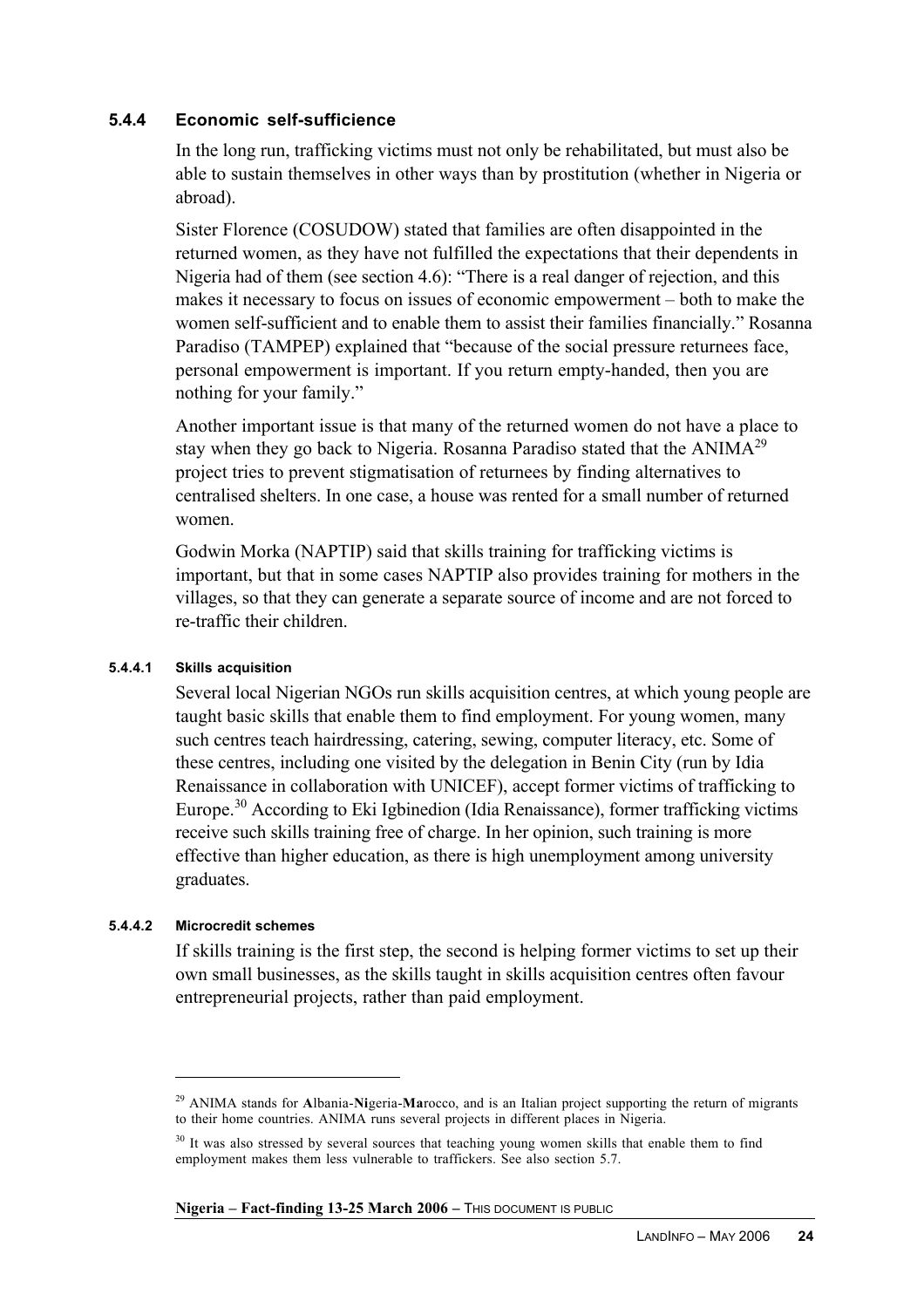Rosanna Paradiso (TAMPEP) described how the ANIMA project has worked with the Live Above Poverty Organization (LAPO), which offers microcredit in several states in southern Nigeria. Forty-three former prostitutes who have returned from Europe have received microcredit through LAPO to assist them in setting up small businesses.

According to Eki Igbinedion (Idia Renaissance), the Edo State government has also supported microcredit schemes for returned victims of trafficking.

Godwin Morka (NAPTIP) supported the idea of providing microcredit assistance to victims of trafficking, but stated that NAPTIP does not currently have sufficient funding for such schemes. He also raised the issue that giving loans to victims of trafficking again puts them into debt.

# **5.5 EFFICIENCY OF NIGERIAN EFFORTS AT FEDERAL LEVEL TO STOP TRAFFICKING**

Amina Titi Atiku Abubakar (WOTCLEF) was of the opinion that there is considerable political will to deal with the trafficking issue in Nigeria and, as the wife of the Vice President of Nigeria, she is certainly well placed to identify the issues on which the country's political elite is focussing. The fact that both Mrs Titi Abubakar and the first lady of Edo State, Eki Igbinedion, have focused their influence and political activities on NGOs active in this area (WOTCLEF and Idia Renaissance respectively), is in itself an indication of the importance this issue currently has in Nigeria.<sup>31</sup>

Gbemisola Akinboyo, a UNICEF Child Protection Project Officer, stated that it is very clear that the trafficking issue is seen as an important one all the way up to presidential level. It was her impression that "the special assistant to the president really has is attention on the trafficking issue".

According to Rosanna Paradiso (TAMPEP), there is clear political will in Nigeria to deal with the trafficking issue. In her opinion, the challenge largely lies in overcoming Nigeria's general problems: endemic corruption in the public sector, a high crime level, and logistical problems (not least in Lagos).

Bukhari Bello, Executive Secretary of the Nigerian Human Rights Commission (NHRC), stated that the NHRC has faith in NAPTIP, but that the agency is too small to confront such a big issue. In his opinion, NAPTIP needs more resources, and should focus on capacity building and efforts to monitor Nigeria's porous borders with neighbouring countries more closely, making cooperation with the Nigeria Immigration Service crucial. The NHRC has only been contacted in a few trafficking cases, all of which have been referred to NAPTIP.

<sup>&</sup>lt;sup>31</sup> One of the sources pointed out that the close association of these NGOs with "first ladies" can be a liability. NGOs that are dependant on the support of "first ladies" face losing e.g. funding and endorsement when those ladies' husbands leave office. This is an important consideration, as Nigeria's vice president and governors are up for re-election next year. For more on the subject of the political activities of African "first ladies, see Messiant & Marchal 2004 and Coquery-Vidrovitch 2004.

**Nigeria – Fact-finding 13-25 March 2006** – THIS DOCUMENT IS PUBLIC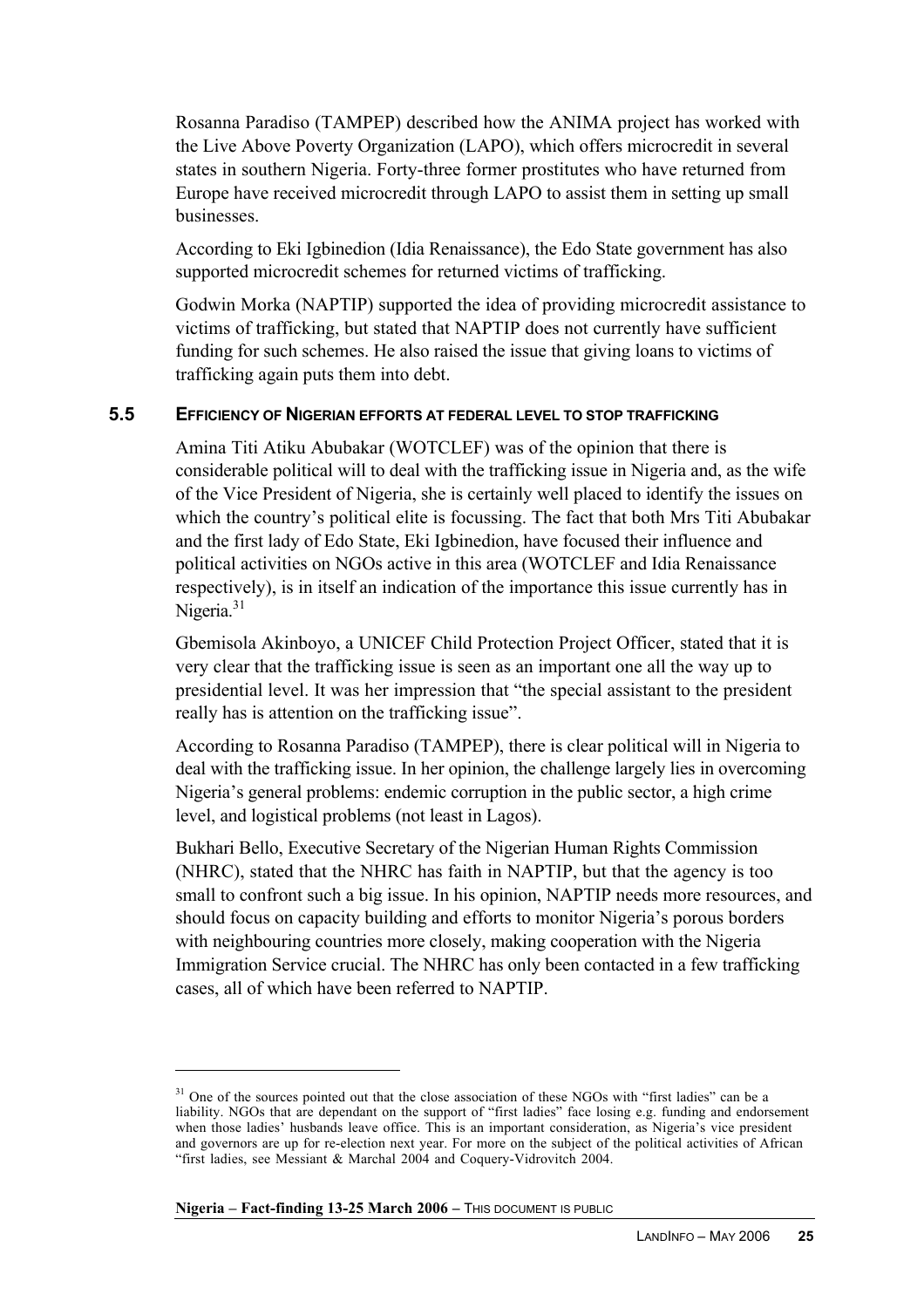# **5.6 STATE-LEVEL LEGISLATION**

Nigerian legislation is notoriously complex, and federal law and the constitution are sometimes contradicted by legislation passed in one or more of the country's 36 states and the federal territory of Abuja.

According to Ayalew Abai (UNICEF), implementation of legislation at federal level does not necessarily mean automatic implementation at state level, so "at times, it is like working in 37 countries instead of one."

# **5.6.1 The Edo State anti-trafficking law of 2000**

In 2000, before the federal Trafficking in Persons etc. Act was passed, Edo State introduced a law that amended sections 222, 223, 225, 226 and 233 of the Edo State Criminal Code. Grace Osakue was very critical of this legislation, stating that the "Edo State anti-prostitution law criminalises prostitutes, and really creates problems for us on the ground. It makes our work difficult as neither victims nor native doctors will cooperate with us." Elsewhere, she has explained the problem this way:

*In Edo State, a law amending the sections of the Criminal Code on trafficking in persons was passed in year 2000. The law however criminalizes prostitution as a result of which victims of trafficking have become less willing to bring their traffickers to book and traffickers, their agents and other service groups such as native doctors are now cautious in their dealings. While this state of things may seem advantageous, criminalizing of prostitution has been shown elsewhere to only increase the abuses that sex workers experience and not reduce the incidence of prostitution. Rather that seek to punish the trafficked girl who in reality is a victim, the law further victimises them by disregarding the International Protocol that the consent to being trafficked is void because no one can consent to becoming a slave.* (Osakue 2005)

This view is backed by Anti-Slavery International (an NGO):

*In fact, the Edo State law criminalising prostitution has had significant negative effects for trafficked women who are now regarded as criminals on their return to Nigeria if they have been involved in prostitution. Under section 223b, any person who knowingly offers herself for prostitution may be punished by up to two years' imprisonment.* (Pearson 2002:159)

Eki Igbinedion (Idia Renaissance), on the other hand, was of the opinion that the Edo State law has actually led to a reduction of the trafficking problem.

# **5.7 PREVENTIVE MEASURES**

NAPTIP, local and international NGOs, and UN agencies are all involved in campaigns and efforts to raise general awareness of the trafficking issue.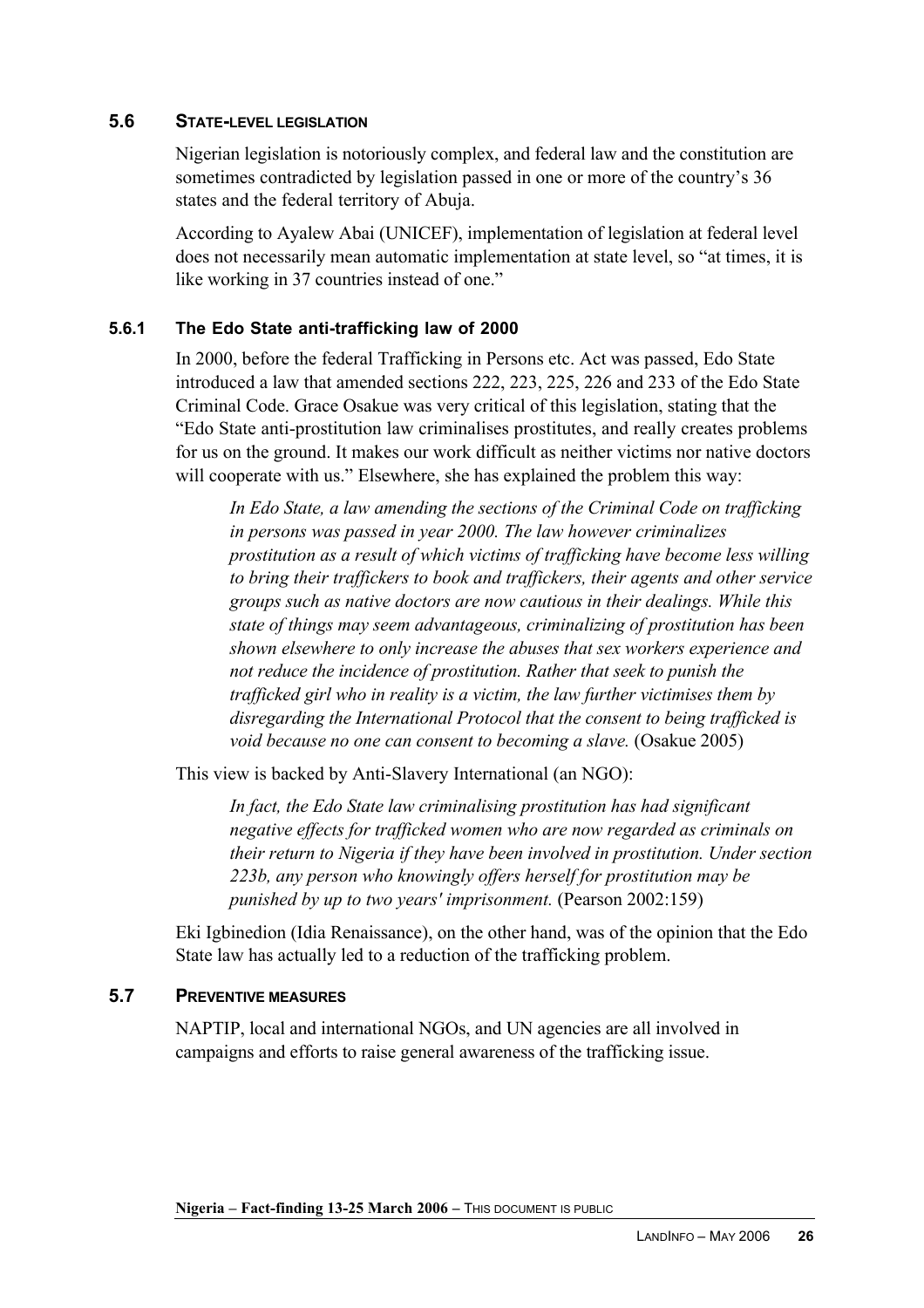# **5.7.1 The educational system**

Eki Igbinedion (Idia Renaissance) stressed the importance of education, as young, illiterate girls are traffickers' main target group. Her organisation has granted scholarships to 250 children at both primary and secondary levels, to enable them to stay in school.

Grace Osakue (GPI) explained that her organisation focuses on prevention through empowerment of girls, and campaigns for this issue to become part of the primary school curricula of the Edo, Delta, Cross Rivers and Akwa Ibom states. Starting early is crucial, she stressed, as many girls drop out during secondary school. Amina Titi Atiku Abubakar (WOTCLEF) confirmed the importance of focussing on young children at primary school level.

# **5.7.2 Awareness-raising**

Grace Osakue stated that GPI runs different programmes – both inside and outside the education system – to promote the empowerment of girls and young women, so that they will be less vulnerable to traffickers and other forms of exploitation. These programmes focus not only on educating the target group, but also on providing training for teachers, parents and other people involved in helping girls and young women to develop social skills.

Eki Igbinedion (Idia Renaissance) focused on the need for effective information dissemination, especially "to inform parents about what their children actually go abroad to do". She believes that people are better informed now about what actually goes on than they were some years ago, when many thought that going to Europe was an easy way to success. However, she confirmed that there is still a long way to go in terms of boosting general awareness of the dangers awaiting those who are trafficked.

Idia Renaissance has used a number of methods in its publicity work, including youth clubs in both primary and secondary schools, traditional town criers who spread information about trafficking, and ward<sup>32</sup> representatives who can convey information in local dialects. The organisation's message is that "people should be sceptical when someone offers their children jobs and the like. People are encouraged to contact Idia Renaissance when recruiters, or even relatives, make promises of greener pastures elsewhere in the region or in Europe."

**Nigeria – Fact-finding 13-25 March 2006** – THIS DOCUMENT IS PUBLIC

 $32$  The lowest administrative level in Nigeria.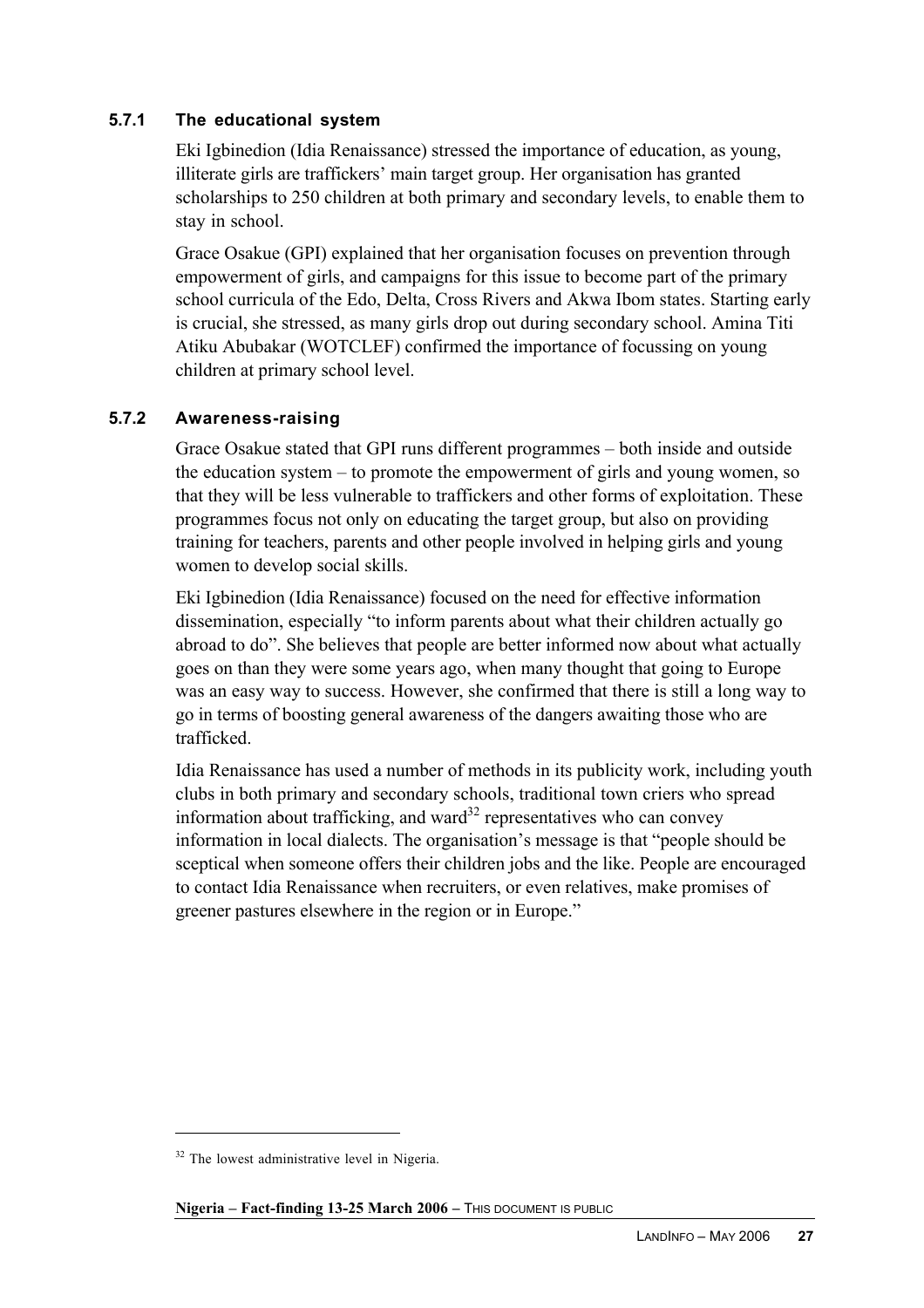According to Amina Titi Atiku Abubakar, WOTCLEF's awareness campaign was able to reach many people through the television drama series *Izozo* ("worthless"), "a weekly television programme which attempts to depict the operation of traffickers, how they lure innocent and vulnerable minors, and all the inherent risks and dangers associated with this evil practice".<sup>33</sup> She lamented the fact that this project has been shelved due to funding problems. Veronica Umaru, WOTCLEF's National Coordinator, explained that the organisation also uses many other strategies to reach local communities, such as local volunteers, advertising, and information campaigns.

<sup>&</sup>lt;sup>33</sup> See www.wotclef.org/activities.html.

Nigeria - Fact-finding 13-25 March 2006 - This DOCUMENT IS PUBLIC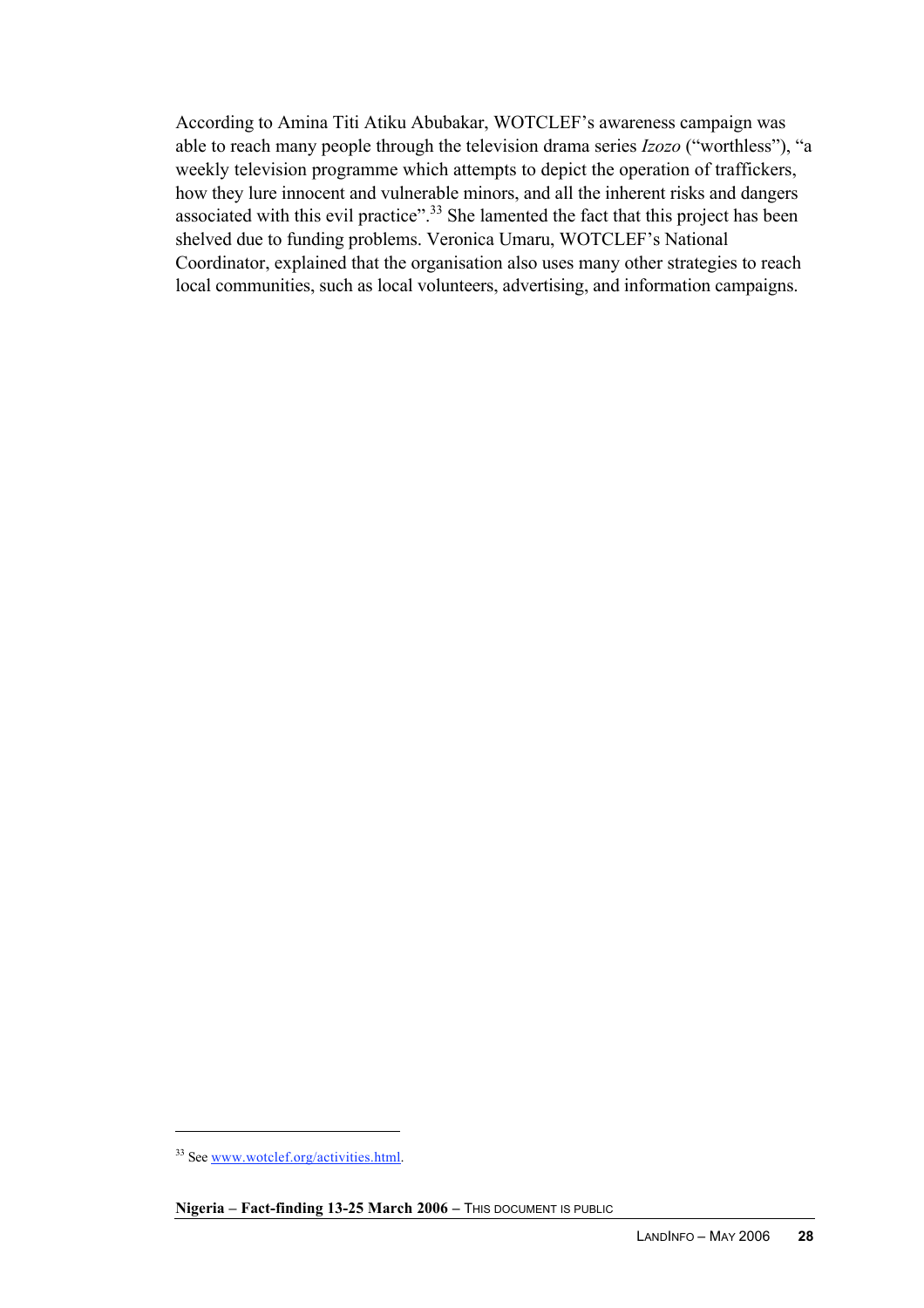# **6. FACTORS INFLUENCING THE SITUATION OF NIGERIAN VICTIMS OF TRAFFICKING**

The issue of human trafficking in Nigeria is a complex one, and raises several important questions:

- "How do victims end up being trafficked?"
- "What are their current living conditions like?"
- "What are their future prospects?"

# **6.1 OVERSEAS DEMAND AND EUROPEAN LEGISLATION ON PROSTITUTION**

Several sources pointed out that although the socio-economic situation in Nigeria is an important factor, the fact that there is considerable demand for Nigerian women in the European sex industry is also crucial. Without this demand, no Nigerians would end up working as prostitutes in Europe.

Sister Florence (COSUDOW) mentioned that she and others involved in antitrafficking work in Nigeria have observed a number of delegations from European destination countries come to do research on the conditions in Nigeria that contribute to the problem of trafficking, and that this made her and other local activists wonder what can be done about stemming demand in Europe.

Amina Titi Atiku Abubakar (WOTCLEF) linked the question of European demand to the lack of anti-prostitution legislation in most countries: "Where you have no law, this is where the problem keeps popping up." Gbemisola Akinboyo (UNICEF) echoed this view.

# **6.2 THE STRUCTURE OF NIGERIAN CRIMINAL NETWORKS**

Nigerian criminal networks, including networks involved in trafficking and human smuggling, are notoriously loosely organised, which makes them especially difficult to break up:

*Nigerian organised criminals are a prime example of organising according to a network model. This distinguishes them from e.g. hierarchical organisational models common among e.g. Chinese or Italian groups. Central persons in Nigerian networks are persons with special skills who have nurtured important contacts (e.g. with public officials), or have taken the initiative to gather a small group of people to organise criminal activities. Although these people may have a great influence, they rarely have a clearly structured organisation underneath. Short term alliances are formed for specific projects, and the network as such is in constant change. Despite the fact that West African criminal networks are important in large parts of the world, they are not known by any particular name.*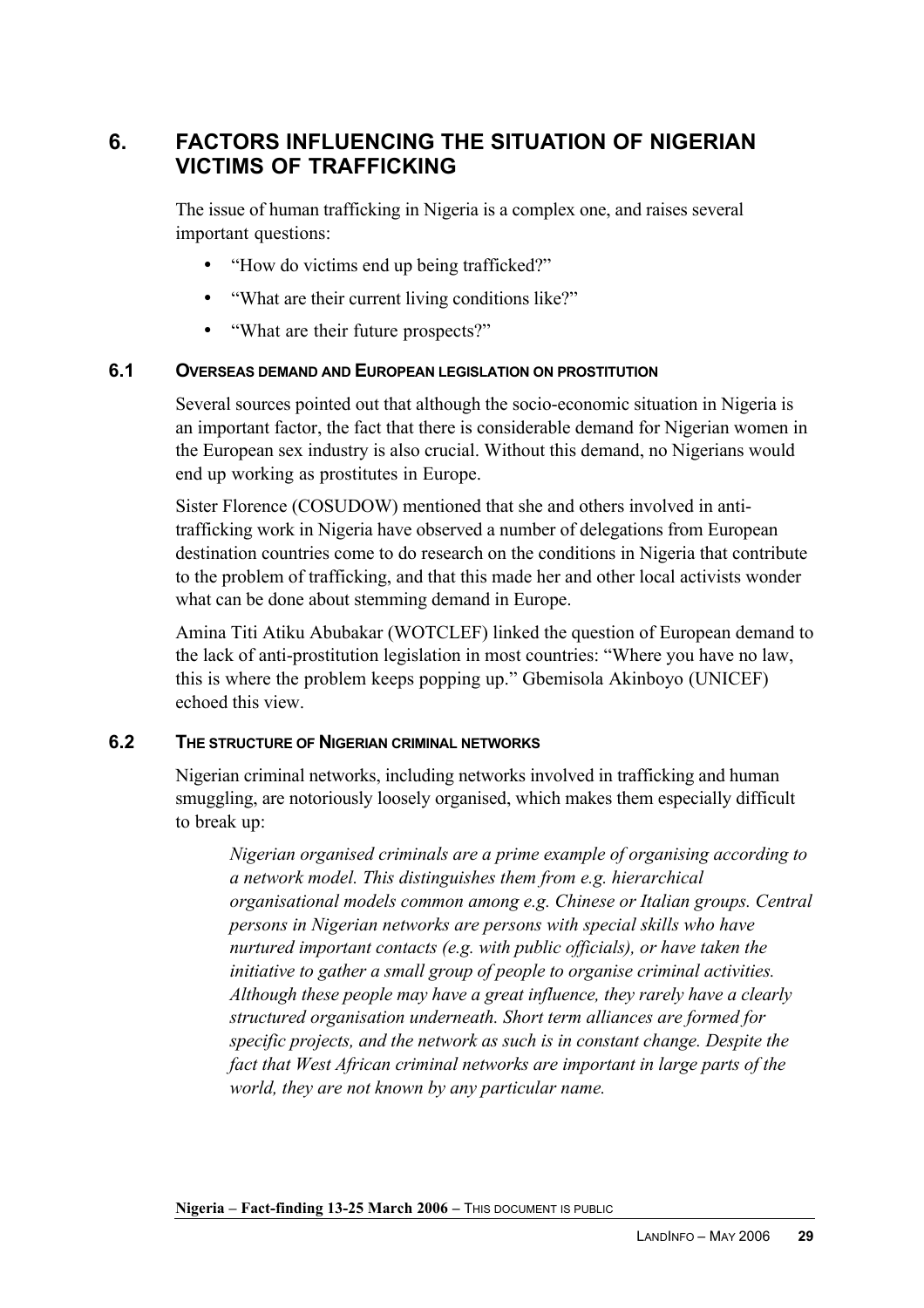*The loose organisational form of the Nigerian networks is often very efficient and makes it more difficult for the police to fight crime. Firstly, the central persons are less visible than in other groups. This is reinforced when the networks for particular projects often include persons who are not Nigerians. Secondly, the effect of putting the central persons out of action is not necessarily too great. While hierarchical groups may tumble like a house of cards, the Nigerian groups rapidly restructure into new constellations.* (Carling 2006)

Orakwue Arinze explained that an important reason for the loose structure of Nigerian organised crime networks is quite simply the general lack of trust Nigerians have in each other, which makes them reluctant to enter into binding relationships with people they do not know very well or to whom they are not related.

# **6.3 OPPORTUNITIES FOR MIGRANTS TO ENTER EUROPE**

Several sources linked the presence of Nigerian prostitutes in Europe to the lack of opportunities Nigerians, and especially unskilled workers, have to emigrate and improve their lives by settling outside of Nigeria. Immigration legislation and control mechanisms, especially in Europe, have a clear impact on the trafficking issue.

### **6.3.1 Legal opportunities**

Nigeria's Immigration Comptroller-General, C.J. Udeh, is of the opinion that providing work permit quotas for unskilled workers from Nigeria, thereby establishing a platform for controlled migration, would contribute to reducing the number of illegal migrants to Europe: "We have suggested such schemes for Spain and other countries. Norway may not be suitable because of the small population, but having such a scheme on an EU level will benefit all European countries, as the labour issue involves them all." Rose Uzoma, Deputy Comptroller-General of the Nigeria Immigration Service, stated that such schemes have already been set up in Italy and Spain.

#### **6.3.2 Illegal opportunities**

 $\overline{a}$ 

As the opportunities for legal migration to Europe have become fewer, the attempts made by non-Europeans to enter and settle in Europe as illegal immigrants have increased. This increase in the number of people trying to enter Europe clandestinely, as most trafficked Nigerians do, has been met with more rigorous controls in the European countries that usually serve as entry points. Most Nigerians seek to enter through Italy and Spain (from Libya and Morocco<sup>34</sup>), but some also come in via Greece (from Turkey), and Austria and Germany (from neighbouring countries in Eastern Europe).

<sup>&</sup>lt;sup>34</sup> The plight of African migrants in transit in Libya and Morocco has been widely covered by the local media in the migrants' countries of origin, and Nigeria is no exception.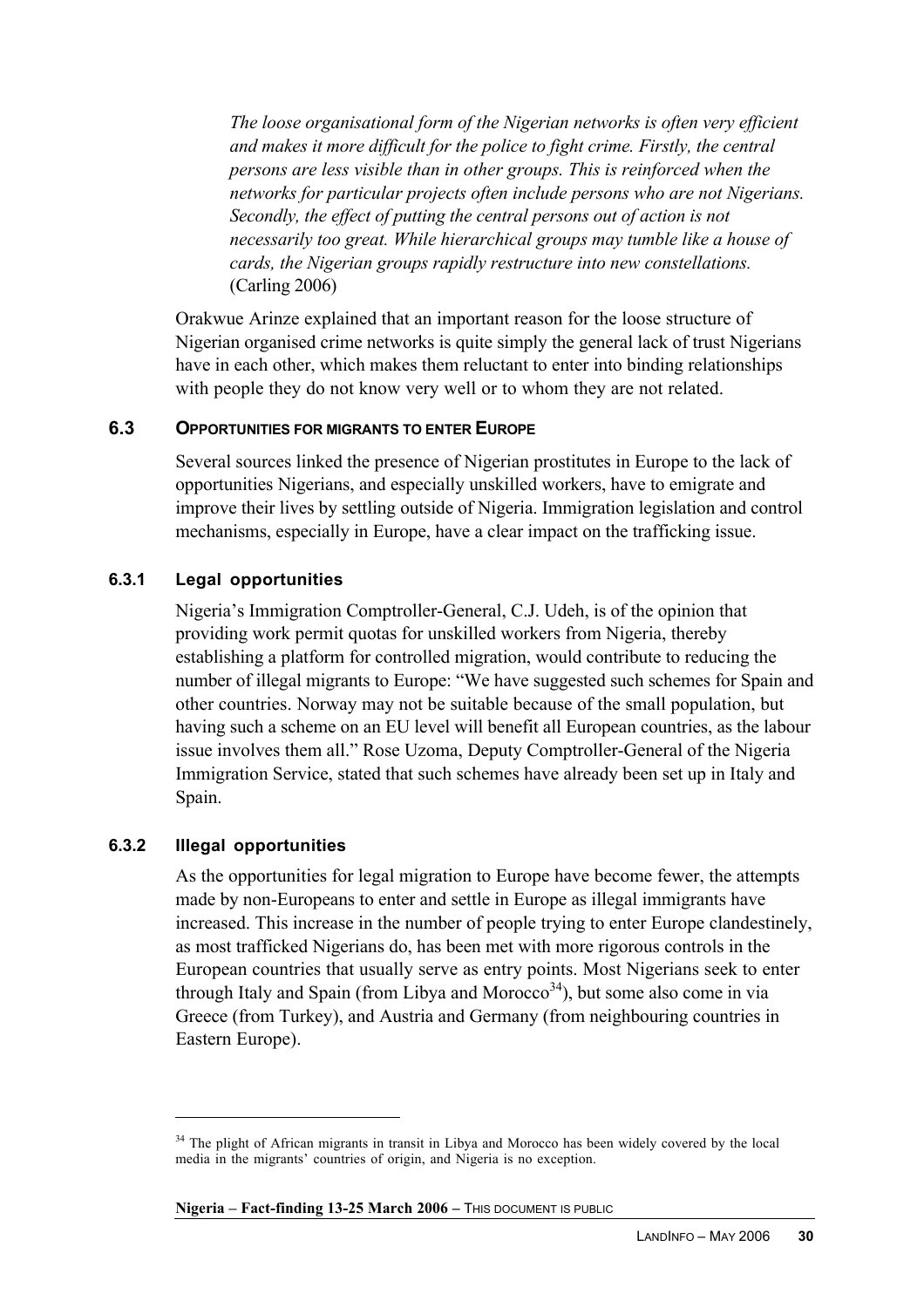The steadily increasing controls have become more and more of a challenge for the traffickers, who are continually forced to come up with new ways of smuggling people into European countries. This means, of course, that the journey becomes ever more dangerous and costly for those who want to be smuggled into Europe.

Orakwue Arinze (NAPTIP) stated that increased controls on intercontinental airline passengers travelling from West Africa to Europe has led to a change in how illegal Nigerian immigrants, including trafficked women, enter Europe. Many more are going overland than by airplane, particularly since 11 September 2001, which adds to the cost of being smuggled into Europe. These additional costs are added to the already substantial debts of the trafficked women. Bisi Olateru-Olagbegi (WOCON) confirmed this situation.

### **6.4 OPPORTUNITIES TRAFFICKED WOMEN HAVE TO REMAIN IN EUROPE LEGALLY**

Eki Igbinedion (Idia Renaissance) suggested that Norway should consider allowing some trafficked women to remain in Norway: "We suggest a similar law as the one in Italy, where women who actively cooperate with the authorities to persecute madams and traffickers are given some sort of regulated stay. This is not intended as an option for all, only for those who contribute to break up the traffickers' networks<sup>"35</sup>

### **6.5 THE LOGISTICS OF FORCED RETURNS**

 $\overline{a}$ 

Stories of how illegal immigrants are treated during deportation from Europe are covered in detail in the Nigerian local media and, according to several sources, it is well known locally that some of those deported – especially women – have been involved in prostitution in Europe. It is probably safe to assume that this issue is also widely discussed among illegal immigrants in Europe, and stories of how the authorities in European countries behave towards illegal immigrants, including trafficking victims, are sure to have an influence on their choices and behaviour – and not least on their attitude towards European state authorities.

The level of contact and coordination between European and Nigerian authorities also needs to be addressed.

# **6.5.1 Coordination between European countries and NAPTIP**

While in Benin City, sources mentioned a recent situation where women returned from Italy had not been met by NAPTIP officials when they arrived in Nigeria. This was of great concern to NGO sources like Sister Florence (COSUDOW), who expressed fear that the traffickers or their helpers could well be waiting for the women at the airport, to threaten them. In addition, Rosanna Paradiso (TAMPEP) warned that the traffickers are well organised.

<sup>&</sup>lt;sup>35</sup> The Norwegian Ministry of Justice and the Police is currently considering a change in legislation along such lines. See Andreassen 2006.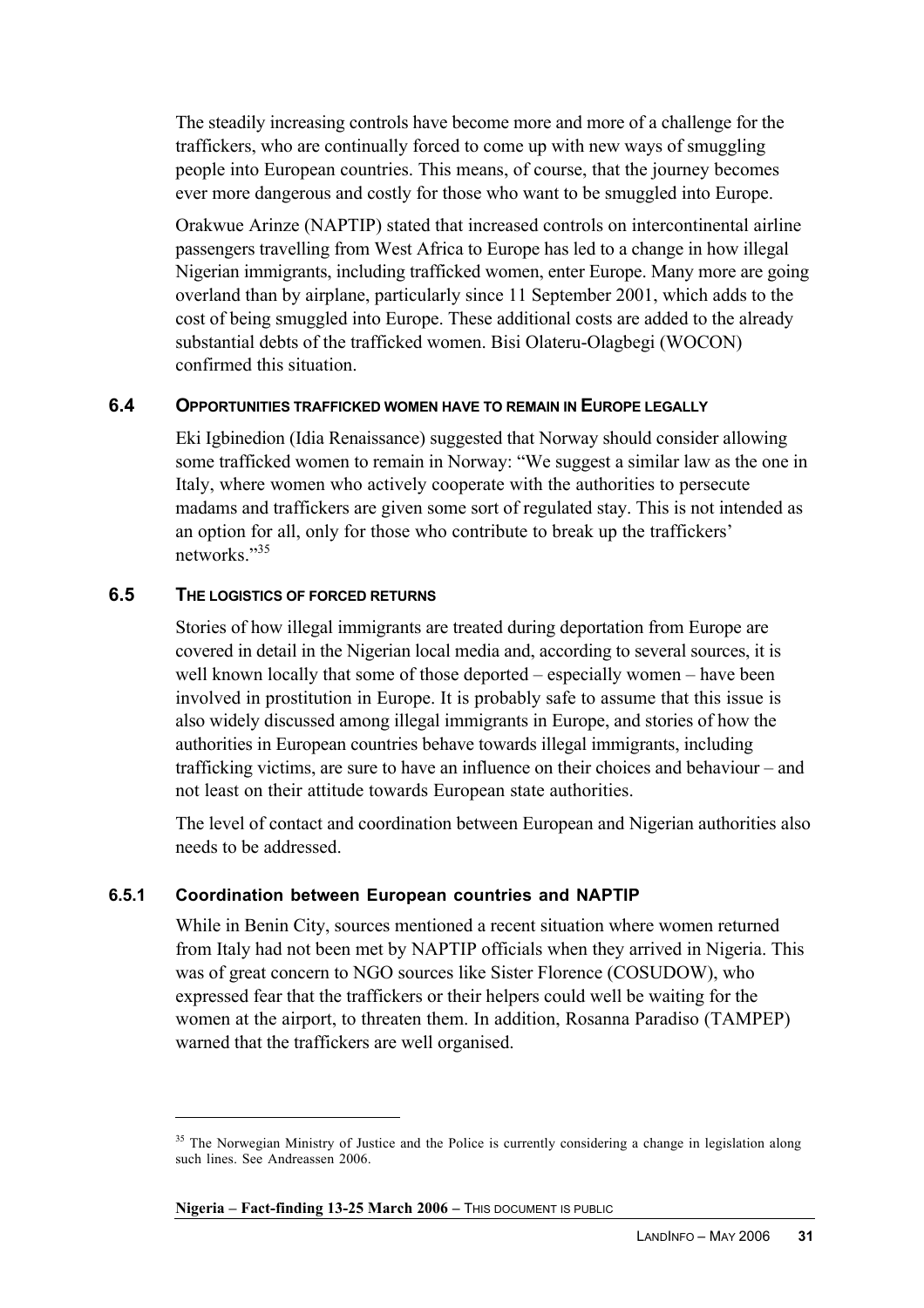It is crucial that NAPTIP is not only notified about upcoming returns to Nigeria by e-mail or fax. As Rosanna Paradiso explained, the electricity supply can be interrupted for hours, sometimes days, and e-mails and faxes can be delayed, or do not arrive at all. European countries that are returning women who have been involved in prostitution should therefore not put them on a flight to Nigeria before they have received a clear confirmation from NAPTIP that the women will be met at the airport upon arrival.

# **6.5.2 Treatment of Nigerian women while they are being returned**

Rosanna Paradiso (TAMPEP) stated that "we still receive many requests from immigration authorities [in European countries] regarding forced returns. In this respect, we have to remember that our own governments do make mistakes from time to time when returning people."

Orakwue Arinze (NAPTIP) explained that many of the women NAPTIP has met after their return from Europe have been angry because the police did not let them bring their belongings when they were forcibly returned to Nigeria. Some told NAPTIP that they had been able to hide away money from their madams, sometimes considerable amounts, but that they had been unable to retrieve this money from their homes because the local police would not let them retrieve their belongings before putting them on a plane to Nigeria. He also pointed out that women who are treated badly when being forcibly returned seem less inclined to cooperate with NAPTIP.

Eki Igbinedion (Idia Renaissance) stressed that women who are deported should be allowed to take their personal belongings with them to Nigeria, and that they should be treated with dignity: "These women are victims, not criminals." She also warned that mass returns should be avoided: "These are stressful for the women, and it makes things problematic for us as we want to prepare for training, etc."

# **6.6 FEASIBILITY OF VOLUNTARY RETURN SCHEMES**

Eki Igbinedion (Idia Renaissance) stated that women will be motivated to return to Nigeria from Europe only if they feel that they are returning to better conditions than those they left behind when they originally went to Europe: "If they return to nothing, they will want to return to where they were deported from originally. Job security is a key issue. However, I will not sit here and assure you that all [victims of trafficking] can return and find jobs, as very few of the jobs they generally have skills for can secure them the income that they are used to." She stressed that skills acquisition training and microcredit schemes<sup>36</sup> could compensate for this to a certain extent.

 $36$  See section 5.4.4.

**Nigeria – Fact-finding 13-25 March 2006** – THIS DOCUMENT IS PUBLIC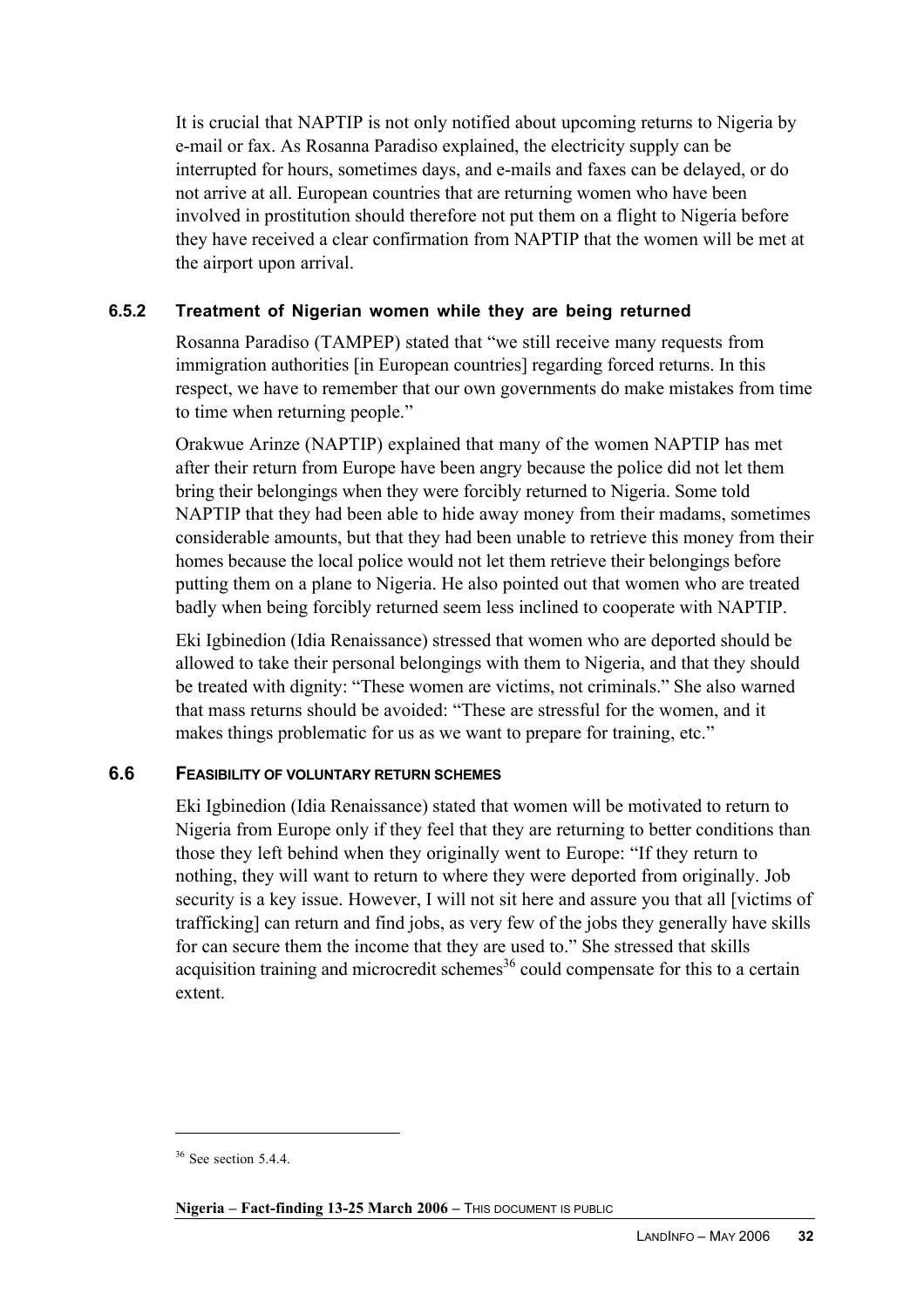Orakwue Arinze (NAPTIP) said that the rehabilitation of trafficking victims can be a considerable challenge, due to a lack of motivation on the part of the victims themselves: "Returned victims are often hard to deal with, they are rowdy, and many just want to go back to Europe. These often do not remain in the shelters for more than interviews about their traffickers and some counselling. However, the programme is voluntary, and we don't keep people here by force."

Veronica Umaru (WOTCLEF) noted that if returned women have a relatively positive experience upon their return to Nigeria, word of mouth will spread, and this will contribute to more women becoming interested in going home on their own initiative.

C.J. Udeh (Nigeria Immigration Service) emphasised that a return assistance programme is very important in order to provide incentives for return, and suggested that it was possible to run skills training and similar things in Norway, before trafficking victims are returned to Nigeria.

Marc Fiedrich, Head of Sector (Good Governance) of the European Commission's Delegation to Nigeria, stated that the European Commission is considering whether to support efforts to prevent trafficking, especially by assisting Nigerian authorities to break up trafficker networks. He was sceptical of reintegration schemes, as he thought few women who are prostitutes in European countries would want to return to Nigeria to become tailors, hairdressers, etc. Despite the hardships these women face in Europe, the opportunities they have there to provide for their families in Nigeria, and themselves, are considerably better than they would have in low-income professions at home (like the ones facilitated by the skills acquisition courses set up for returned prostitutes). This means that, if given the choice, few would go back to Nigeria.

# **6.7 SCEPTICISM FROM TRAFFICKED WOMEN TOWARDS NIGERIAN AUTHORITIES**

In meetings with NAPTIP and other Nigerian authorities, Liv Jessen (the Pro Centre) explained that the Nigerian women her organisation meets in Oslo are generally very sceptical towards Nigerian authorities, because of widespread corruption in the Nigerian public sector. Godwin Morka (NAPTIP) admitted that the agency was aware of such attitudes, and Orakwue Arinze (NAPTIP) stated that building trust with returned victims is crucial to NAPTIP's efforts to secure their help with investigations and the breaking up of trafficking networks.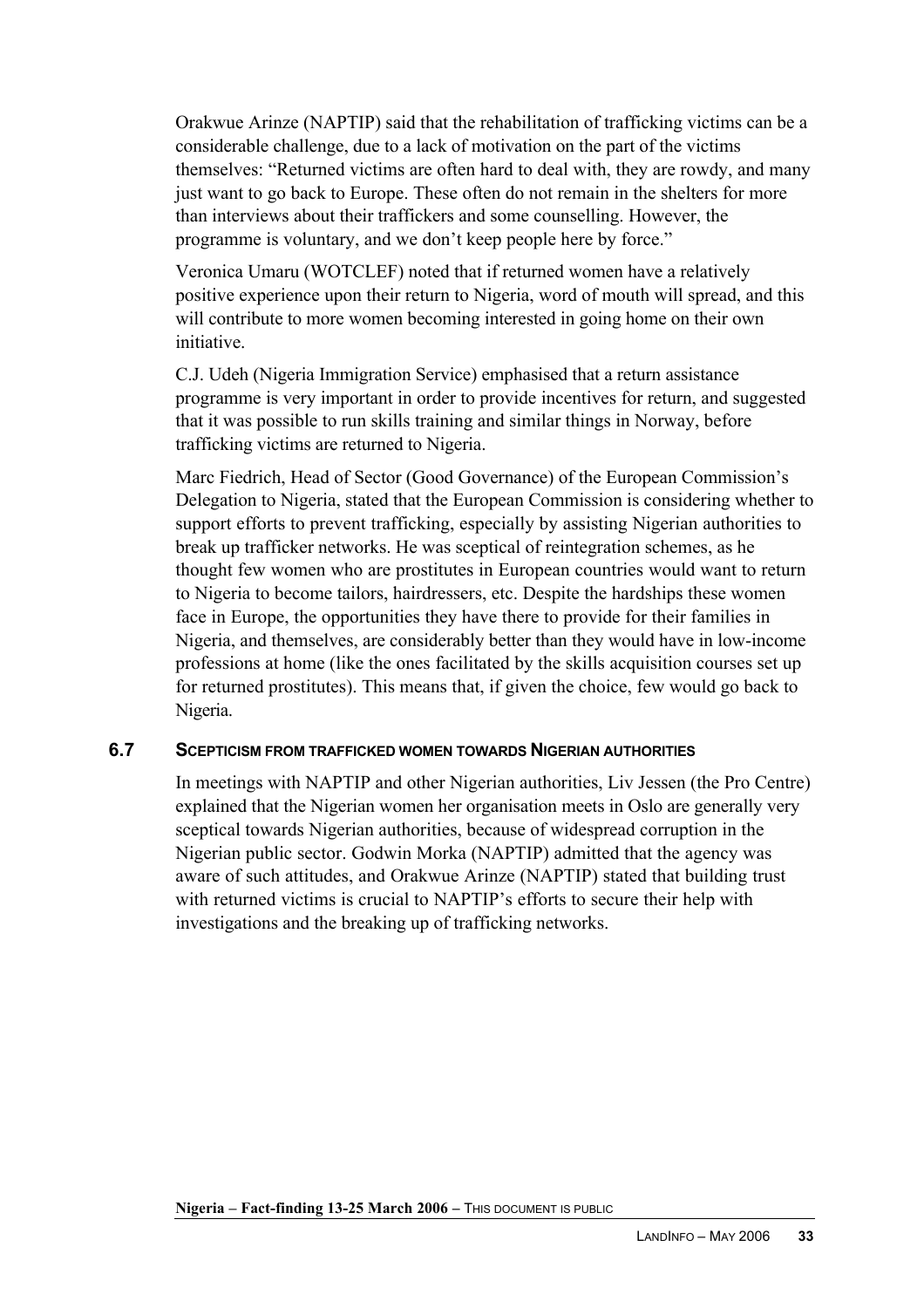# **7. REFERENCES**

# **7.1 SOURCES IN NIGERIA**

# **Governmental institutions**

National Action Committee on AIDS (NACA); Abuja (www.naca.gov.ng)

• Professor Babatunde Osotimehin, Chairman

National Agency for the Prohibition of Trafficking in Persons and Other Related Matters (NAPTIP) (www.naptip.com)

- Abuja Headquarter/Shelter
	- o Carol N. Ndaguba, Executive Secretary/Chief Executive
	- o U.S. Haruna, Head Legal Services and Prosecution
	- o Ladun A. Aiyegbusi, Head Public Enlightenment
	- o Orakwue Arinze, Head Communication and Media
- Benin City Coalition Office/Ofure Residence Shelter
	- o Funke Abiodun, Head Zonal Office
	- o Mrs Agun Head Coalition
- Lagos Zonal Office/Shelter
	- o Godwin E. Morka, Head

National Human Rights Commission (NHRC), Lagos (www.nigeriarights.gov.ng)

• Bukhari Bello, Executive Secretary

Nigeria Immigration Service

- C.J. Udeh, Immigration Comptroller-General
- Rose C. Uzoma, Deputy Comptroller-General Operations
- Dr Babajide A. Brown, Deputy Comptroller-General Investigation, Inspectorate, Enforcement

# **National non-governmental organisations**

Committee for the Support of the Dignity of Women (COSUDOW), Benin City

• Sister Florence

Girls' Power Initiative (GPI), Benin City (www.gpinigeria.org)

• Grace Osakue, Founder

Idia Renaissance, Benin City (www.idiarenaissance.org)

• Eki Igbinedion, Founder and wife of the Governor of Edo State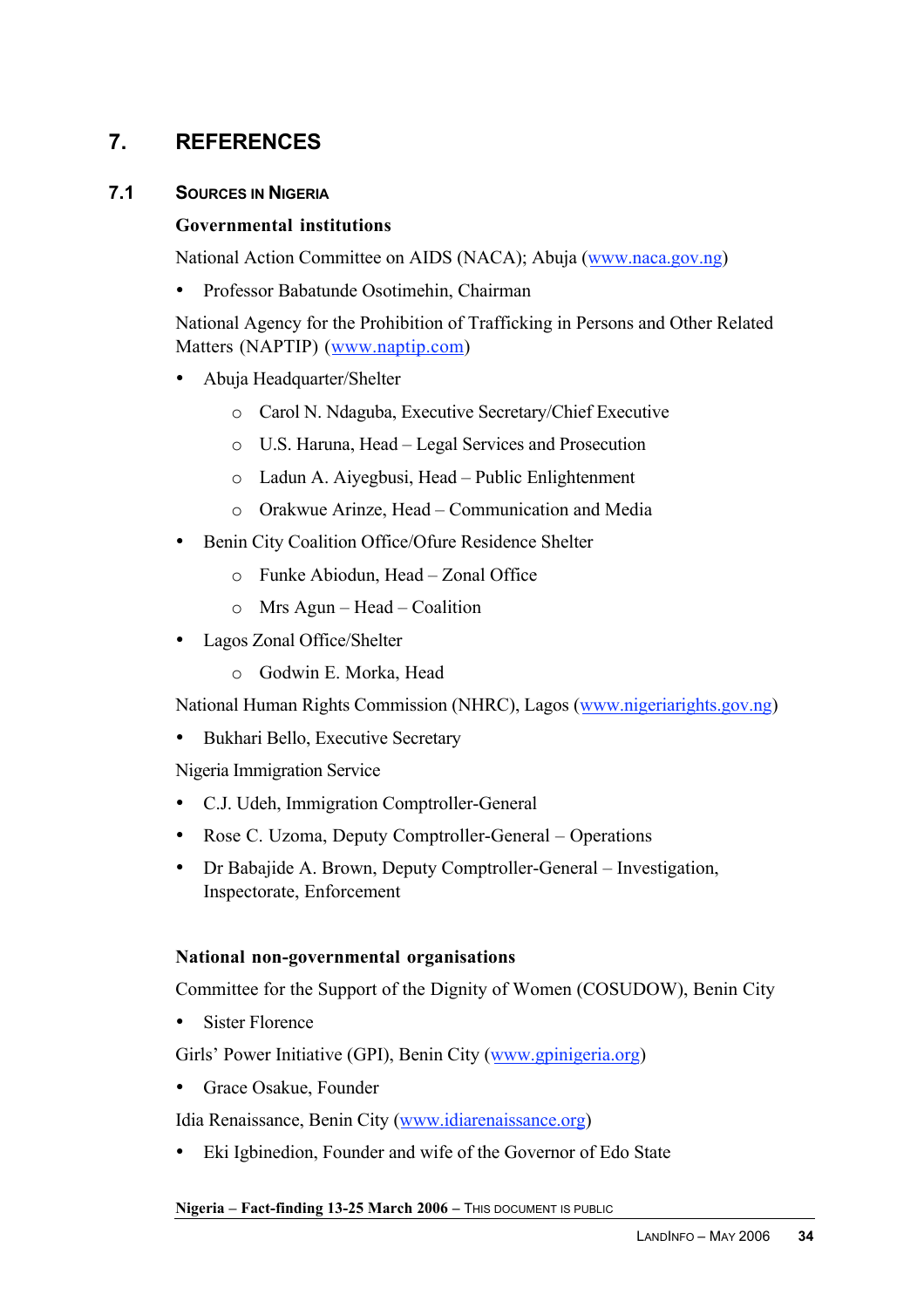Live Above Poverty Organization (LAPO), Benin City

• Godwin Ehigiamusoe, Executive Director

Women's Consortium of Nigeria (WOCON), Abuja (www.wocononline.org)

• Bisi Olateru-Olagbegi

Women Trafficking and Child Labour Eradication Foundation (WOTCLEF), Abuja (www.wotclef.net)

- Amina Titi Atiku Abubakar, Founder and wife of the Vice President of Nigeria
- Veronica Umaru, National Coordinator

# **Transnational organisations**

International Organization for Migration (IOM), Abuja (www.iom.int)

- Tommaso De Cataldo, Chief of Mission
- Queen Chinwe Okaro, Programme Assistant

Transnational AIDS/SIDA Prevention Among Migrant Prostitutes in Europe Project (TAMPEP) (www.tampep.com)

• Rosanna Paradiso, Head – Turin Branch

# **Diplomatic Sources**

European Commission's Delegation to Nigeria, Abuja (www.delnga.cec.eu.int)

• Marc Fiedrich, Head of Sector – Good Governance

Royal Norwegian Embassy, Abuja

- Tore Nedrebø, Ambassador
- Jens Erik Grøndahl, First Secretary Political and Commercial Affairs

# **UN Agencies**

UNICEF

- Ayalew Abai, Representative
- Dr Robert L. Limlim, Chief Child Protection and Participation Service
- Gbemisola Akinboyo, Project Officer Child Protection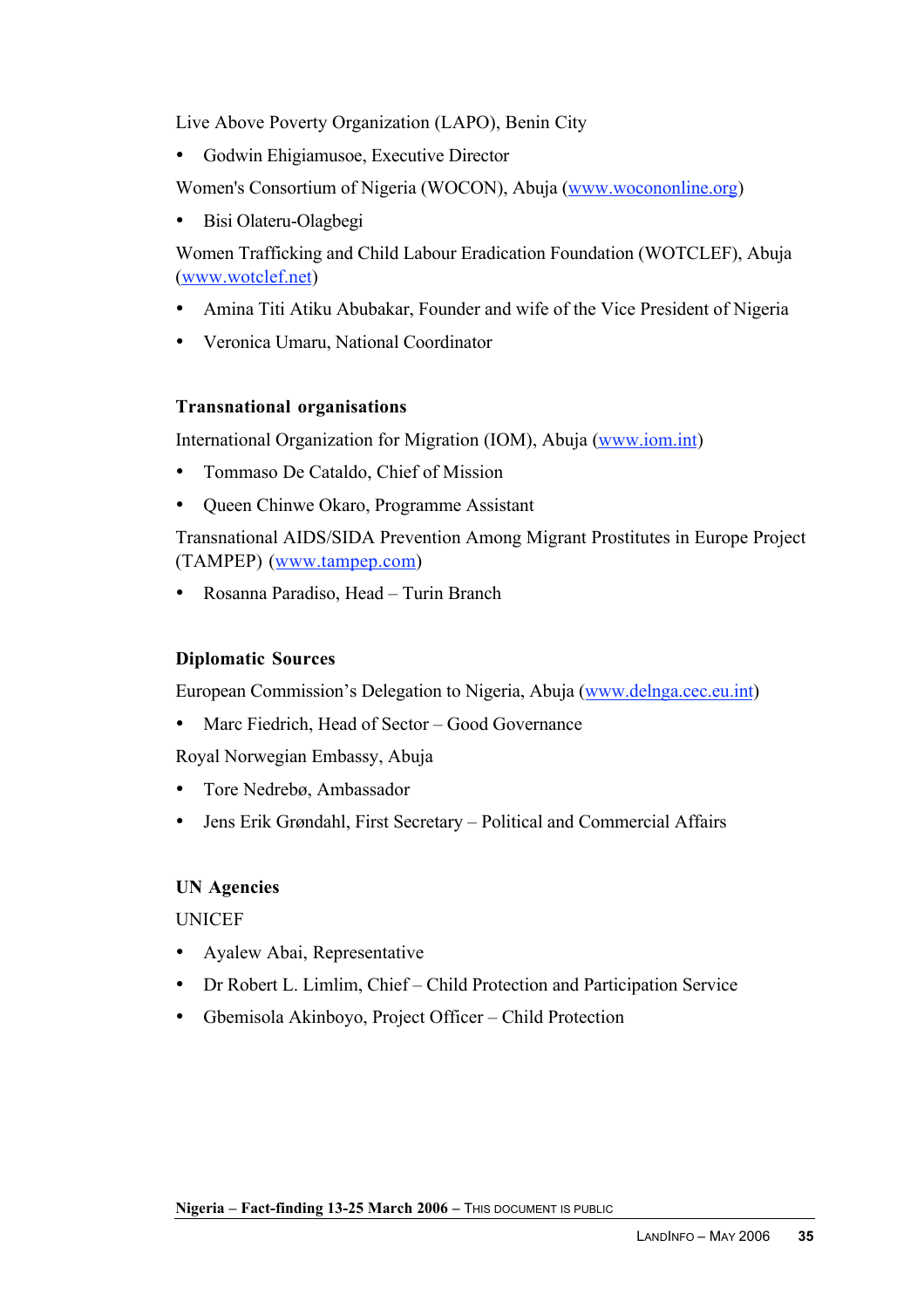# **7.2 WRITTEN SOURCES**

ANDREASSEN, TOR ARNE, 2006. Prostituerte kan få arbeid og opphold. *Aftenposten*, 2 April. (Prostitutes can be granted work and residence [permits].) Available in Norwegian from

http://www.aftenposten.no/nyheter/iriks/article1265683.ece [accessed 30 May 2006].

CARLING, JØRGEN, 2005a. *Fra Nigeria til Europa – Innvandring, menneskesmugling og menneskehandel*. Oslo: PRIO. (From Nigeria to Europe – Immigration, Human Smuggling and Trafficking.) The report is available in Norwegian from http://www.prio.no/files/file46307 carling 2005 fra nigeria til europa.pdf [accessed 30 May 2006].

CARLING, JØRGEN, 2005b. *Trafficking in Women from Nigeria to Europe* [online]. Washington DC, Migration Policy Institute/Migration Information Source. Available from http://www.migrationinformation.org/Feature/display.cfm?id=318 [accessed 30 May 2006].

CARLING, JØRGEN, 2006 (forthcoming). *From Nigeria to Europe – Immigration, Human Smuggling and Trafficking*. IOM Migration Research Series. Geneva: International Organisation for Migration.

COQUERY-VIDROVITCH, CATHERINE, 2004. Des reines mères aux épouses de president. *In Politique Africaine, 95 – Premières dames en Afrique*, 19-32. Paris: Karthala. Abstract in English available from http://www.politiqueafricaine.com/numeros/095\_SOM.HTM [accessed 30 May 2006].

IFIJEH, GODWIN, 2006. NAPTIP Convicts Seven Human Traffickers. *ThisDay*, 13 April. Available from http://allafrica.com/stories/200604130077.html [accessed 18 April 2006].

MESSIANT, CHRISTINE & ROLAND MARCHAL, 2004. Premières dames en Afrique : entre bonnes œuvres, promotion de la femme et politiques de la compassion. *In Politique Africaine, 95 – Premières dames en Afrique*, 5-18. Paris: Karthala. Available from http://www.politique-

africaine.com/numeros/095\_SOM.HTM [accessed 30 May 2006].

NORLI, BJØRG, 2006. *Utenlandsk prostitusjon i Oslo – Pro Sentrets kunnskap og erfaringer*. Oslo: Pro Sentret. (Foreign Prostitution in Oslo – Knowledge and Experiences gained by the Pro Centre.) The report is currently only available in Norwegian from

http://www.prosentret.no/images/stories/prostitusjon/utenlandsk%20prostitusjon%2 0i%20oslo,%202005.pdf [accessed 30 May 2006].

NWOGU, VICKY, 2005. Trafficking of Persons to Europe: the Perspective of Nigeria as a Sending Country. *In the ASI & OIKOS Conference on Trafficking and Migration: a Human Rights Approach, 4-5 March 2005 Lisbon.* Available from http://www.nuoveschiavitu.it/ns/doc\_leggi/relazione\_nigeria.doc [accessed 30 May 2006].